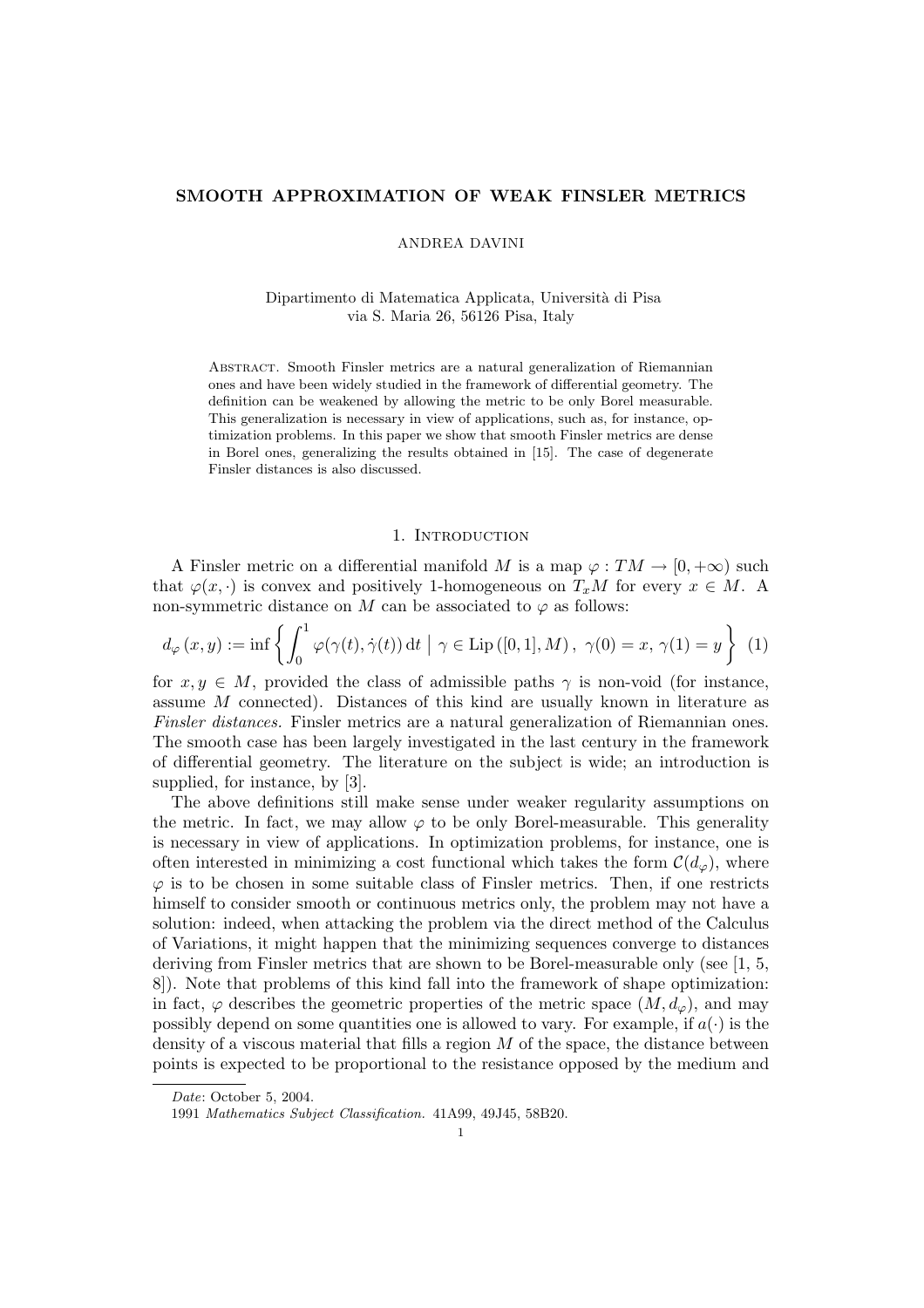may be described by  $d_{\varphi}$  with  $\varphi(x,\xi) := a(x)|\xi|$ . If now we let  $a(\cdot)$  vary in a suitable family of functions satisfying integral and pointwise constraints, the corresponding shape optimization problem is that of finding a "best" way to distribute a certain amount of this material on M. A problem of this kind has been considered, for instance, in [7].

Measurable Finsler metrics have been also considered in [16, 17, 18], where this point of view was adopted to suitably generalize the notions of Riemannian and Finsler metrics for Lipschitz manifolds, namely topological manifolds with a countable basis whose changes of coordinates are Lipschitz maps. Lipschitz manifolds are a generalization of polyhedra, and were introduced to treat the case of manifolds with singularities, such as vertices, edges, conical points, even not isolated.

The perspective can be also reversed: instead of dealing with singularities carried by the manifold, one could treat the case of a sufficiently smooth manifold equipped with an irregular metric. For example, the problem concerning geodesics with obstacles can be studied as a problem about metrics with singularities. This topic is also of physical interest, since the irregularities of the metric may actually represent irregularities of the materials where the physical phenomena take place: think, for instance, to geometrical optics in non-homogeneous media.

With this regard, we underline the relation with the theory of Hamilton-Jacobi equations. In the study of equations of eikonal type, a central role is in fact played by a Finsler distance associated to the equation, the so called optical length function. The metric character of equations of this kind has been recognized and explored by several authors [20, 22, 23, 25]. The study of Finsler metrics in the weak measurable setting acquires therefore further interest in view of generalizations of the theory of viscosity solutions for Hamilton-Jacobi equations with discontinuous ingredients, a topic which is the object of growing attention [4, 10, 11, 12, 26].

In this paper we consider the space  $\mathcal{D}_{\alpha}$  of non-symmetric distances defined through (1), where M is now replaced by the closure of a connected open subset  $\Omega$  of  $\mathbb{R}^N$ , and  $\varphi$  varies in the family  $\mathcal{M}_{\alpha}$  of Borel-measurable Finsler metrics that satisfy the following bounds for two fixed positive constants  $\alpha$  and  $\beta$ :

$$
\alpha|\xi| \le \varphi(x,\xi) \le \beta|\xi| \quad \text{on } \overline{\Omega} \times \mathbb{R}^N.
$$

The aim is to show that continuous (smooth) Finsler metrics are dense in Borel ones. More precisely, we will show that any element of  $\mathcal{D}_{\alpha}$  is the uniform limit of a suitable sequence of distances derived through (1) from continuous (smooth) metrics belonging to  $\mathcal{M}_{\alpha}$  (Theorems 4.1 and 4.5). The hard side of the job corresponds to Theorem 4.1: indeed, once the density result is proved for continuous metrics, the analogous result for smooth ones is obtained through a standard mollification argument.

These results can be read as the counterpart of those obtained in [15], where the case of symmetric distances was considered, and analogous density theorems for continuous and smooth Riemannian metrics were obtained. As a matter of fact, the proofs exploit similar ideas; in particular, the key observation still corresponds to Lemma 3.1 (*cf.* [15, Lemma 3.4]), which allows to replace the uniform convergence of distances with a pointwise convergence on a fixed, countable subset of  $\overline{\Omega} \times \overline{\Omega}$ . On the other hand, new arguments have to be introduced to overcome the difficulties produced by the non-symmetric character of distances here considered.

We also wish to underline the content of Theorem 4.2: it amounts to saying that any geodesic distance d, locally equivalent to the Euclidean one, can be obtained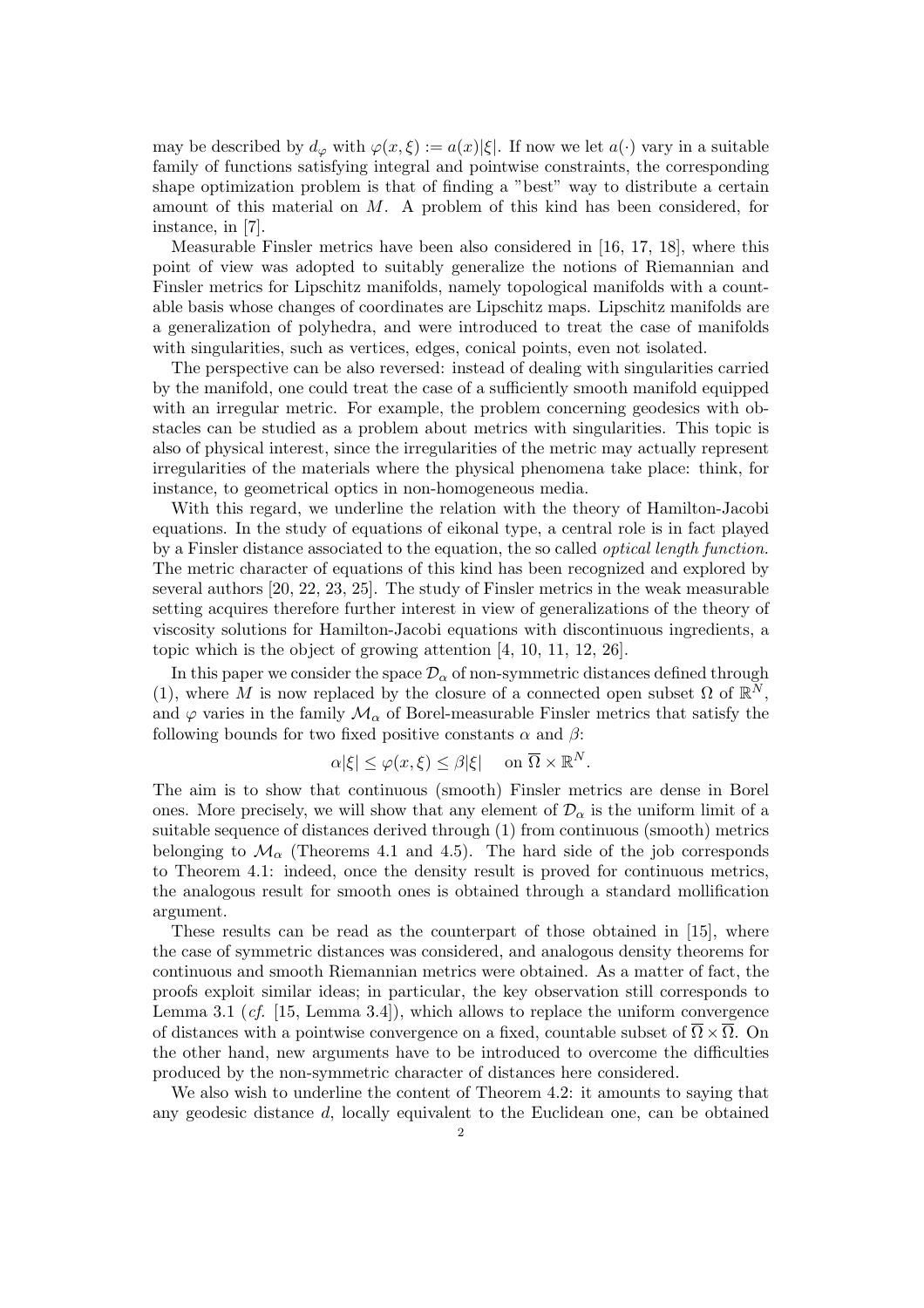from a convex Finsler metric through (1), a fact which is not trivial at all: notice indeed that the Finsler metric  $\varphi_d(x,\xi)$ , obtained from d by derivation (cf. formula (7) below), is proved to be convex in  $\xi$  for almost every x only.

The density results obtained for  $\alpha > 0$  are then extended to the case  $\alpha = 0$ . The main difference between the two cases relies on the fact that, while  $\mathcal{D}_{\alpha}$  is closed as a metric space when  $\alpha > 0$ , this is no longer true when  $\alpha = 0$ . This fact is investigated in more detail in Section 5 through suitable, explicit examples. We remark that the family  $\mathcal{D}_0$  includes distances for which the local equivalence with the Euclidean one fails to hold somewhere. The interest for this class of degenerate distances is motivated by the study of Hamilton-Jacobi equations of eikonal type in the critical case (see [12, 20]).

Finally, we remark that our results also holds if  $\mathbb{R}^N$  is replaced by a N-dimensional, differential manifold without boundary and of class  $C<sup>1</sup>$ . Since all arguments exploit local properties, proofs can actually be rephrased by using local coordinates. We have preferred, however, to consider this more special case not to add further technicalities.

Our paper is organized as follows: Section 2 is devoted to notation and definitions. In particular, some results holding in classical metric spaces are generalized to cover the case of non-symmetric distances. In Section 3 we state some preliminary propositions, in Section 4 we prove our main results for the class of non-symmetric distances  $\mathcal{D}_{\alpha}$  when  $\alpha > 0$ , and in Section 5 we examine the case  $\alpha = 0$ .

# 2. NOTATION AND DEFINITIONS

We write here a list of symbols used throughout this paper.

| $\Omega$                    | open connected subset of $\mathbb{R}^N$                                 |
|-----------------------------|-------------------------------------------------------------------------|
| $S^{N-1}$                   | $(N-1)$ – dimensional unitary sphere of $\mathbb{R}^N$                  |
| $B_r(x), B_r$               | open ball in $\mathbb{R}^N$ of radius r centred in x and 0 respectively |
| $\overline{I}$              | closed interval $[0,1]$                                                 |
| $\mathcal{L}^k$             | $k$ -dimensional Lebesgue measure                                       |
| $\mathcal{H}^k$             | k-dimensional Hausdorff measure                                         |
| x                           | Euclidean norm of the vector $x \in \mathbb{R}^N$                       |
| $\mathbb{R}_+$              | non-negative real numbers                                               |
| $\mathscr{P}(\mathbb{R}^N)$ | family of all subsets of $\mathbb{R}^N$ .                               |

We will denote by N an integer number. A subset of  $\mathbb{R}^N$  is said to be negligible if its N-dimensional Lebesgue measure is null. When not otherwise specified, the word curve or path will always denote a Lipschitz function from the interval  $I := [0, 1]$  to  $\overline{\Omega}$ . The family of all such curves will be denoted by  $\text{Lip}(I,\overline{\Omega})$ , and is equipped with the metric of uniform convergence; in particular, we will say that the sequence  $(\gamma_n)_n$ converges to  $\gamma$  to mean that  $\sup_{t\in I} |\gamma_n(t) - \gamma(t)|$  tends to zero as n goes to infinity. Unless otherwise specified, any curve  $\gamma$  is always supposed to be parametrized by constant speed, *i.e.* in such a way that  $|\dot{\gamma}(t)|$  is constant for  $\mathcal{L}^1$ -a.e.  $t \in I$ . We will denote by  $\text{Lip}_{x,y}$  the family of curves  $\gamma$  which join x to y, *i.e.* such that  $\gamma(0) = x$  and  $\gamma(1) = y$ . The domain  $\Omega$  will be always assumed to satisfy the following condition:

$$
\forall r > 0 \ \exists \ C_r \ge 1 \ \text{ s.t.} \quad d_{\Omega}(x, y) \le C_r |x - y| \qquad \forall \ x, y \in \overline{\Omega} \cap B_r, \tag{ \Omega}
$$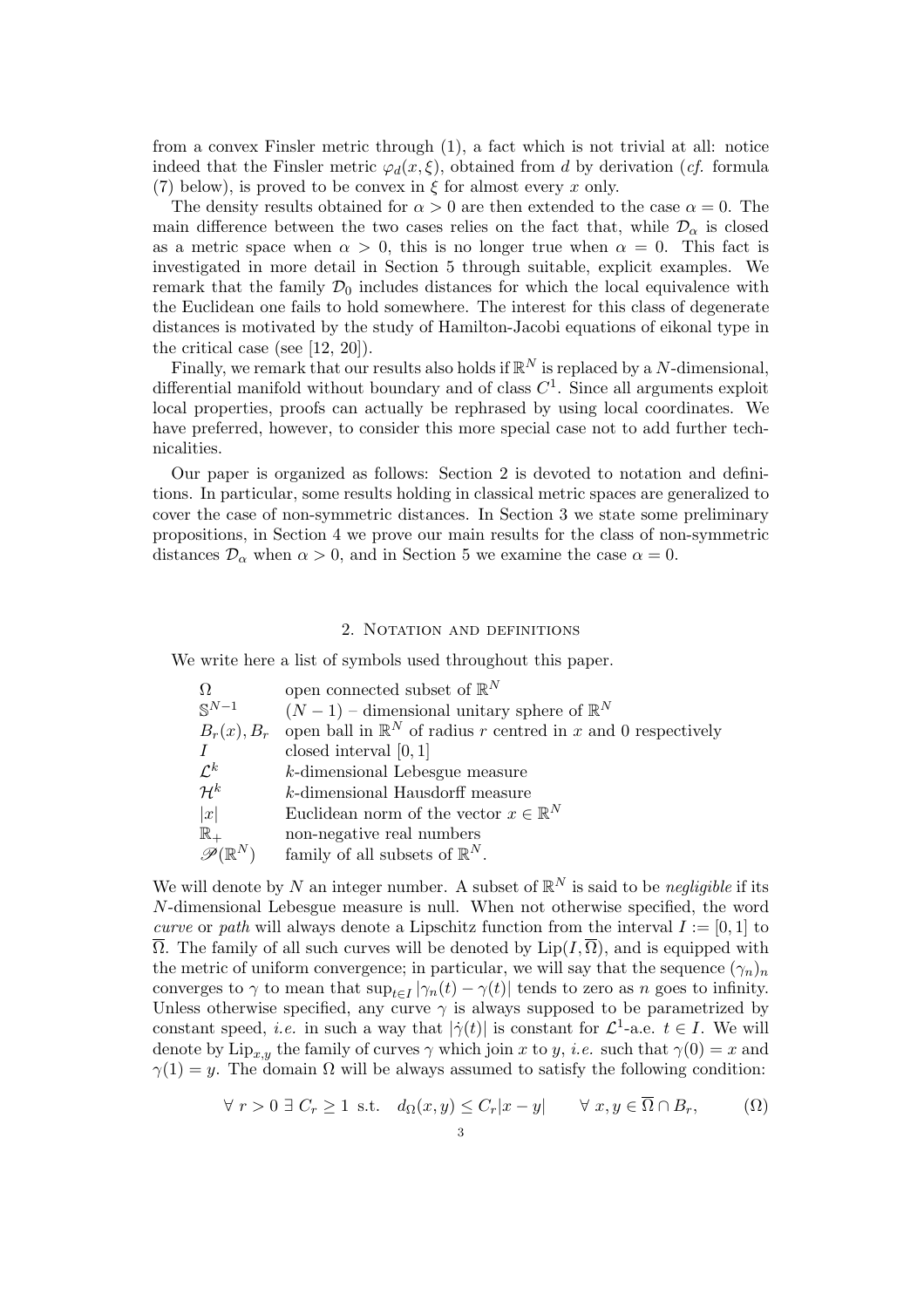where  $d_{\Omega}$  is the Euclidean geodesic distance in  $\overline{\Omega}$ , *i.e.* the distance defined through formula (4) below with  $\varphi(x,\xi) = |\xi|$  identically in  $\overline{\Omega} \times \mathbb{R}^N$ . Note that  $(\Omega)$  depends on the regularity of  $\partial\Omega$ ; when the latter can be (locally) expressed as a graph of a function h,  $(\Omega)$  is equivalent to require that h is Lipschitz continuous.

For a measurable function  $f: I \to \mathbb{R}^N$ ,  $||f||_{\infty}$  stands for  $\sqrt{\sum_{i=0}^N ||f_i||_{L^{\infty}(I)}^2}$ , where  $f_i$  and  $||f_i||_{L^{\infty}(I)}$  denote the *i*-th component of f and the L<sup>∞</sup>-norm of  $f_i$  respectively.

In the sequel, a function d defined on  $\overline{\Omega} \times \overline{\Omega}$  will be said to be a distance on  $\overline{\Omega}$  if the following conditions hold:

- (i)  $d(x, x) = 0$  for every  $x \in \overline{\Omega}$ ;
- (ii)  $d(x, y) \leq d(x, z) + d(z, y)$  for every  $x, y, z \in \overline{\Omega}$ .

With respect to the classical definition of distance, two conditions are not required: first, d may be non-symmetric, namely the identity  $d(x, y) = d(y, x)$  may fail to hold in  $\overline{\Omega} \times \overline{\Omega}$ ; second, d can possibly be *degenerate*, namely it might happen that  $d(x, y) = 0$  for some  $x \neq y$ . Degenerate distances, however, are only considered at the end of the paper, in Section 5.

We begin by extending to this setting some well known definitions and classical results for usual distances. We will omit the proofs of the next theorems, which can be derived by minor changes from those proposed, for instance, in [2] in the classical case.

First, let us define the d-length of  $\gamma$ , obtained as the supremum of the d-lengths of inscribed polygonal curves:

$$
L_d(\gamma) := \sup \left\{ \sum_{i=0}^{m-1} d(\gamma(t_i), \gamma(t_{i+1})) \middle| 0 = t_0 < t_1 < ... < t_m = 1, m \in \mathbb{N} \right\}.
$$
 (2)

**Definition 2.1** (Geodesic distance). We will say that  $d$  is a *geodesic distance* if it satisfies the following identity:

$$
d(x, y) = \inf \left\{ L_d(\gamma) \mid \gamma \in \text{Lip}_{x, y} \right\} \qquad \text{for every } (x, y) \in \overline{\Omega} \times \overline{\Omega}.
$$

All distances considered in the sequel will fulfill the following hypotheses:

(d1)  $d$  is geodesic;

(d2) there exist two non-negative constants  $\alpha$  and  $\beta$  such that

 $\alpha |x - y| \leq d(x, y) \leq \beta |x - y|$  locally in  $\Omega$ 

(*i.e.* for every  $x_0 \in \Omega$  there exists an open ball  $B_r(x_0) \subset \Omega$  such that the above inequality holds for every  $x, y \in B_r(x_0)$ .

Any distance d which satisfies the above hypotheses induces on  $\overline{\Omega}$  a topology which is equivalent to the Euclidean one when  $\alpha > 0$ , and weaker, in general, if  $\alpha = 0$ . Notice that  $\alpha > 0$  implies that d is non-degenerate. By applying to our framework a classical theorem due to Busemann (*cf.* [2, Theorem 4.3.1]), we obtain what follows.

**Proposition 2.2.** The length functional  $L_d$  is lower semicontinuous with respect to the uniform convergence of paths, namely if  $(\gamma_n)_n$  converges to  $\gamma$ , then

$$
L_d(\gamma) \le \liminf_{n \to +\infty} L_d(\gamma_n).
$$

Moreover, when  $\alpha > 0$ , for every couple of points x, y in  $\overline{\Omega}$  there exists a curve  $\gamma \in \text{Lip}_{x,y}$  which is a path of minimal d-length, i.e. such that  $L_d(\gamma) = d(x, y)$ .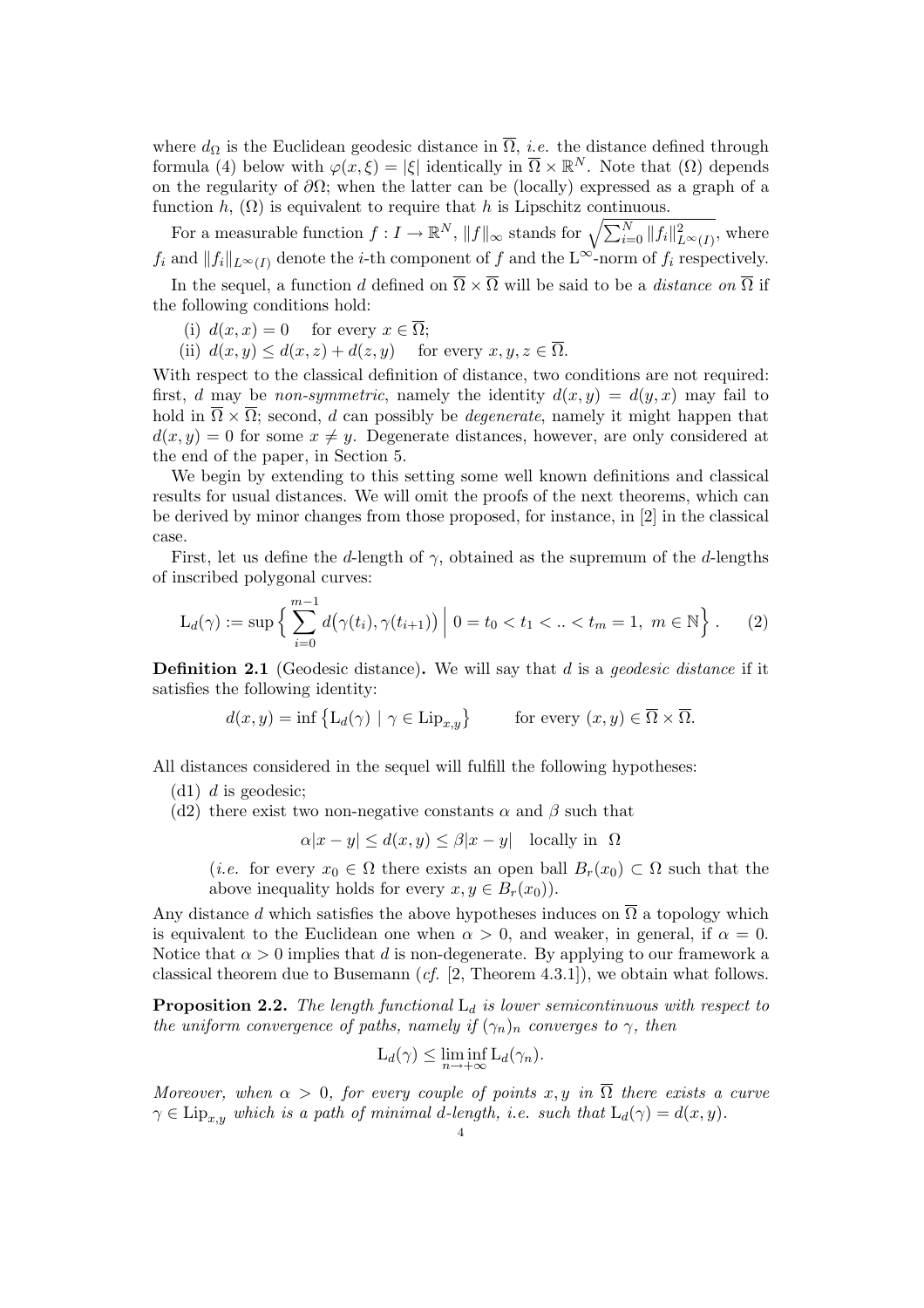As in the symmetric case, we can define the metric derivative of a curve.

**Definition 2.3** (Metric derivative). Given a curve  $\gamma$ , we define the *metric derivative*  $|\dot{\gamma}|_d(t)$  of  $\gamma$  at the point  $t \in (0,1)$  as

$$
|\dot{\gamma}|_d(t) := \limsup_{h \to 0^+} \frac{d(\gamma(t), \gamma(t+h))}{h}.
$$
 (3)

The d-length of a curve  $\gamma$  admits an integral representation in terms of its metric derivative.

**Theorem 2.4.** For every curve  $\gamma$  the lim sup at the right-hand side of (3) is actually a limit for  $\mathcal{L}^1$ -a.e.  $t \in I$ . Moreover we have

$$
\mathcal{L}_d(\gamma) = \int_0^1 |\dot{\gamma}|_d(t) dt.
$$

We now make precise what we mean by weak Finsler metric.

**Definition 2.5.** A Borel-measurable function  $\varphi : \overline{\Omega} \times \mathbb{R}^N \to \mathbb{R}_+$  is said to be a (weak) Finsler metric on  $\overline{\Omega}$  if

- (i)  $\varphi(x, \cdot)$  is positively 1-homogeneous for every  $x \in \overline{\Omega}$ ;
- (ii)  $\varphi(x, \cdot)$  is convex for  $\mathcal{L}^N$ -a.e.  $x \in \overline{\Omega}$ .

We will say that the metric  $\varphi$  is *convex* if (ii) holds for every  $x \in \overline{\Omega}$ . We will say that  $\varphi$  is a continuous (resp. smooth) Finsler metric if  $\varphi(\cdot,\xi)$  is continuous (resp. smooth) on  $\overline{\Omega}$  for every  $\xi \in \mathbb{R}^N$ .

We now fix two non-negative constants  $\alpha$  and  $\beta$  and we consider the following family of functions:

 $\mathcal{M}_{\alpha} := \{ \varphi \text{ Finsler metrics on } \overline{\Omega} \}$  $| \alpha |\xi| \leq \varphi(x,\xi) \leq \beta |\xi|$  on  $\overline{\Omega} \times \mathbb{R}^N$ .

For each  $\varphi \in \mathcal{M}_{\alpha}$ , we can define a function  $d_{\varphi}$  on  $\overline{\Omega} \times \overline{\Omega}$  through the formula

$$
d_{\varphi}(x, y) := \inf \left\{ \mathbb{L}_{\varphi}(\gamma) \, | \, \gamma \in \text{Lip}_{x, y} \right\},\tag{4}
$$

where the length functional  $\mathbb{L}_{\varphi}$  is defined by

$$
\mathbb{L}_{\varphi}(\gamma) := \int_0^1 \varphi(\gamma(t), \dot{\gamma}(t)) dt.
$$
 (5)

The main properties of  $d_{\varphi}$  are summarized below.

**Proposition 2.6.** The function  $d_{\varphi}$  given by (4) is well defined on  $\overline{\Omega} \times \overline{\Omega}$  and satisfies the following properties:

- (i)  $0 \leq d_{\varphi}(x, y) \leq d_{\varphi}(x, z) + d_{\varphi}(z, y)$  for all  $x, y, z \in \overline{\Omega}$ ;
- (ii)  $\alpha |x y| \leq d_{\varphi}(x, y) \leq \beta |x y|$  locally in  $\Omega$ .

**Proof.** Let  $\gamma$  be a curve. Since the map  $t \mapsto$ ¡  $\gamma(t), \dot{\gamma}(t)$ ¢ is Lebesgue measurable on I, and  $\varphi$  is Borel measurable on  $\overline{\Omega} \times \mathbb{R}^N$ , their composition  $\varphi(\gamma(t), \dot{\gamma}(t))$  is Lebesgue measurable on I. Therefore the integral in (5) is well defined and so is  $d_{\varphi}$ . The remainder of the assertion is a simple consequence of the definitions.  $\Box$ 

Next proposition clarifies the relation between the functional (5) and the (intrinsic) metric length functional. The proof can be derived by minor changes from that of Theorem 4.3 in [16].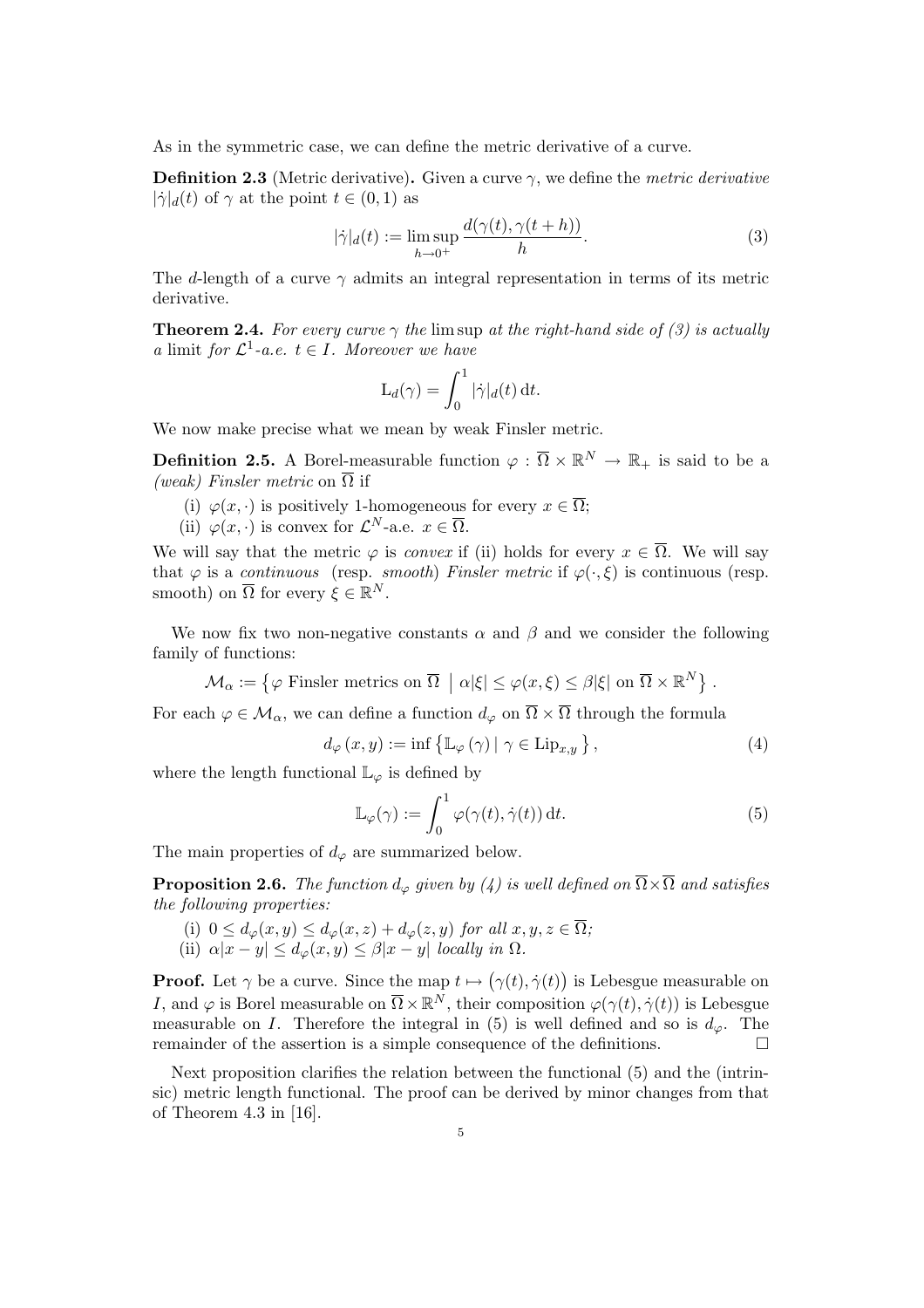**Proposition 2.7.** Let  $d := d_{\varphi}$  with  $\varphi \in \mathcal{M}_{\alpha}$ . Then, for any  $\gamma \in \text{Lip}(I, \overline{\Omega})$ , we have that  $L_d(\gamma) \leq \mathbb{L}_{\varphi}(\gamma)$ . In particular, d is a geodesic distance according to Definition 2.1. If  $\alpha > 0$ , we have moreover:

$$
L_d(\gamma) = \inf \left\{ \liminf_{n \to +\infty} \mathbb{L}_{\varphi}(\gamma_n) \mid (\gamma_n)_n \text{ converges to } \gamma \text{ in } \text{Lip}(I, \overline{\Omega}) \right\},\qquad(6)
$$

namely  $L_d$  is the relaxed functional of  $\mathbb{L}_{\varphi}$  on  $\text{Lip}(I,\overline{\Omega})$ .

**Remark 2.8.** By Proposition 2.7,  $\mathbb{L}_{\varphi}$  will coincide with  $L_d$  whenever  $\mathbb{L}_{\varphi}$  is lower semicontinuous on Lip( $I, \overline{\Omega}$ ). This happens, for instance, when  $\varphi$  is lower semicontinuous on  $\overline{\Omega} \times \mathbb{R}^N$  and  $\varphi(x, \cdot)$  is convex on  $\mathbb{R}^N$  for every  $x \in \overline{\Omega}$  (*cf.* [6, Theorem 4.1.1]).

Let us denote by  $\mathcal{D}_{\alpha}$  the family of distances on  $\overline{\Omega}$  generated by the metrics  $\mathcal{M}_{\alpha}$ , namely

$$
\mathcal{D}_{\alpha} := \{ d_{\varphi} \text{ distance on } \overline{\Omega} \text{ given by (4)} \mid \varphi \in \mathcal{M}_{\alpha} \}.
$$

We endow  $\mathcal{D}_{\alpha}$  with the metric given by the uniform convergence on compact subsets of  $\overline{\Omega} \times \overline{\Omega}$ . The convergence of a sequence of distances  $(d_n)_n$  to d with respect to this metric will be denoted by  $d_n \xrightarrow{\mathcal{D}_{\alpha}} d$ . When  $\alpha > 0$ , this convergence is equivalent to the Γ-convergence of the relative length functionals  $L_{d_n}$  to  $L_d$  with respect to the uniform convergence of paths. This result has been proved in [8, Theorem 3.1] considering usual symmetric distances, but actually it still holds in the nonsymmetric case too and the proof is the same. Moreover, we have  $(cf. [8, Theorem]$ 3.1]):

**Theorem 2.9.** Assume  $\alpha > 0$ . Then the set  $\mathcal{D}_{\alpha}$ , endowed with the metric given by the uniform convergence of distances on  $\overline{\Omega} \times \overline{\Omega}$ , is a metrizable compact space.

Let us stress that the interesting part of the result provided by Theorem 2.9 corresponds to the closed character of the space  $\mathcal{D}_{\alpha}$ , since the compactness trivially follows from Ascoli-Arzelà Theorem. The requirement that  $\alpha$  is strictly positive is necessary, as we will see in Section 5.

In general, as condition  $(\Omega)$  is satisfied,  $\mathcal{D}_{\alpha}$  can be seen as a subspace of Finsler distances on  $\mathbb{R}^N$ : indeed, given  $d \in \mathcal{D}_{\alpha}$ , a suitable Finsler distance  $\overline{d}$  on  $\mathbb{R}^N$  which extends  $d$  can be constructed as shown in [15, Remark 2.7]. Therefore, by possibly replacing d with  $\overline{d}$ , the following definition always makes sense:

$$
\varphi_d(x,\xi) := \limsup_{h \to 0^+} \left( \frac{d(x,x+h\xi)}{h} \wedge \beta |\xi| \right) \qquad (x,\xi) \in \overline{\Omega} \times \mathbb{R}^N. \tag{7}
$$

The function  $\varphi_d$  is a Finsler metric, as proved in [18]; moreover, for each  $n \in \mathbb{N}$ , there holds

$$
|\varphi_d(x,\xi) - \varphi_d(x,\eta)| \le \beta C_n |\xi - \eta| \quad \text{for every } x \in B_n \cap \overline{\Omega}, \xi, \eta \in \mathbb{R}^N,
$$

where  $C_n$  are the constants appearing in  $(\Omega)$ . We will refer to  $\varphi_d$  as the metric associated to d by derivation. In view of Proposition 2.6 and [15, Remark 2.10], for every curve  $\gamma$  the following holds:

$$
|\dot{\gamma}|_d(t) = \limsup_{h \to 0^+} \frac{d(\gamma(t), \gamma(t) + h\dot{\gamma}(t))}{h} \le \beta |\dot{\gamma}(t)| \quad \text{for } \mathcal{L}^1\text{-a.e. } t \in I,
$$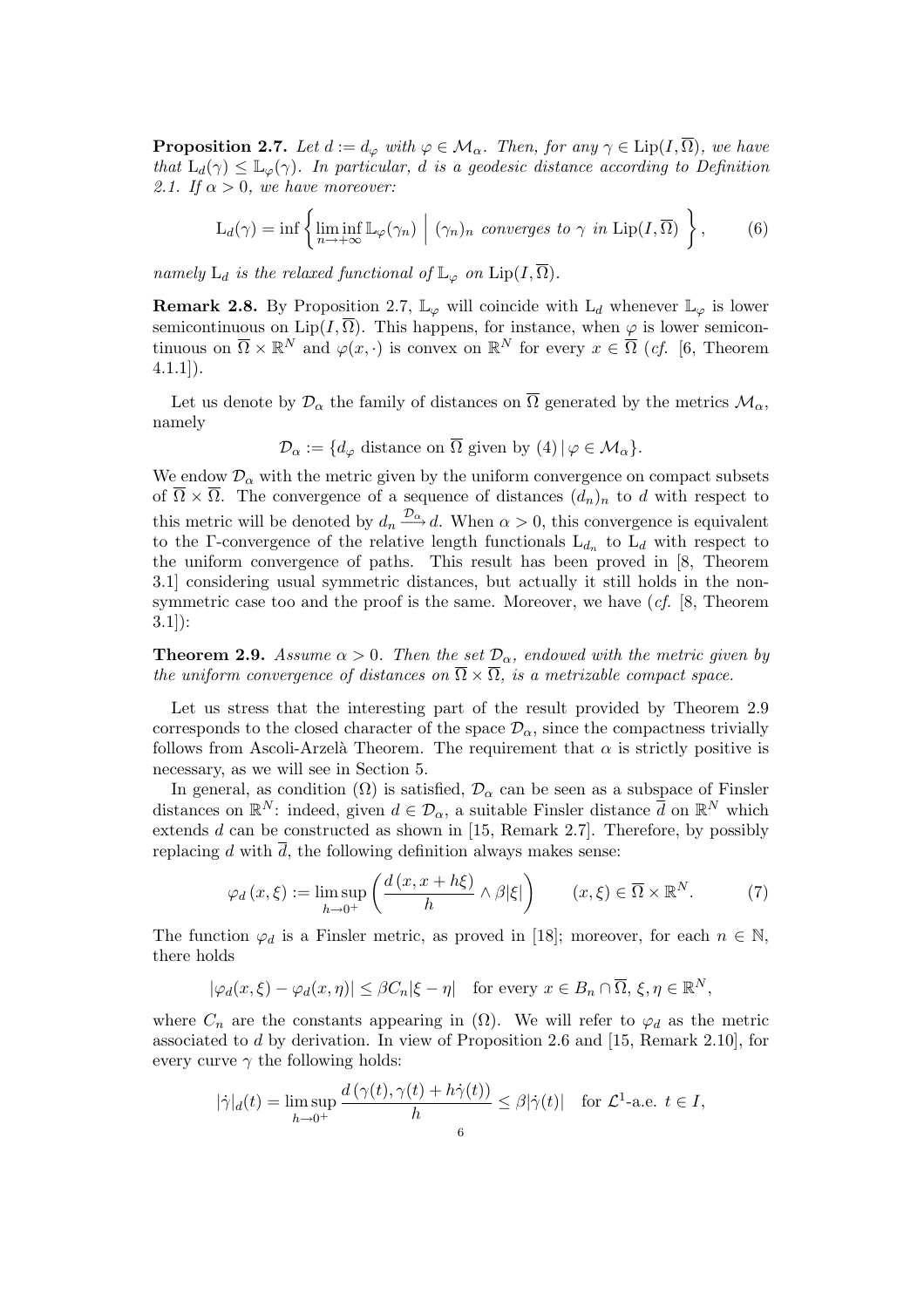therefore by Theorem 2.4

$$
L_d(\gamma) = \int_0^1 \varphi_d(\gamma(t), \dot{\gamma}(t)) dt \quad \text{for all } \gamma \in \text{Lip}(I, \overline{\Omega}),
$$
 (8)

*i.e.*  $L_d = \mathbb{L}_{\varphi_d}$  on  $\text{Lip}(I, \overline{\Omega})$  (*cf.* [18, Theorem 2.5]). In particular,  $d = d_{\varphi_d}$  according to (4).

We recall the following definitions for set-valued maps (*cf.* [13]).

**Definition 2.10.** Let X be a subset of  $\mathbb{R}^N$  and  $C: X \to \mathscr{P}(\mathbb{R}^N)$  a set-valued map such that  $C(x)$  is compact for every  $x \in X$ . We will say that

- (i)  $C(\cdot)$  is *Borel measurable* on X if the set  $\{x \in X : C(x) \cap A \neq \emptyset\}$  is Borelmeasurable in  $\mathbb{R}^N$  for every open subset A of  $\mathbb{R}^N$ .
- (ii) C(·) is upper semicontinuous at  $x \in X$  if for all  $\varepsilon > 0$ , there exists  $\delta > 0$ such that

 $C(z) \subset C(x) + B_{\varepsilon}$  for all  $z \in B_{\delta}(x) \cap X$ .

(iii)  $C(\cdot)$  is lower semicontinuous at  $x \in X$  if for all  $\varepsilon > 0$ , there exists  $\delta > 0$ such that

$$
C(x) \subset C(z) + B_{\varepsilon} \quad \text{for all } z \in B_{\delta}(x) \cap X.
$$

(iv)  $C(\cdot)$  is *continuous* at  $x \in X$  if it is both upper and lower semicontinuous at x.

The support function of a subset C of  $\mathbb{R}^N$  is the function  $\sigma_C$  defined by

 $\sigma_C(\xi) := \sup \{ \langle \xi, p \rangle \mid p \in C \}$  for every  $\xi \in \mathbb{R}^N$ ,

which is convex and positively 1-homogeneous on  $\mathbb{R}^N$ .

Given a Borel measurable set-valued map  $C : \overline{\Omega} \to \mathscr{P}(\mathbb{R}^N)$  such that  $C(x)$  is compact and contains 0 for every  $x \in \overline{\Omega}$ , a Finsler metric  $\varphi$  can be defined on  $\overline{\Omega} \times \mathbb{R}^N$  as follows:

$$
\varphi(x,\xi) := \sigma_{C(x)}(\xi) \quad \text{for all } (x,\xi) \in \overline{\Omega} \times \mathbb{R}^N.
$$

Moreover, if  $C(\cdot)$  is upper semicontinuous (resp. lower semicontinuous) on  $\overline{\Omega}$ , then  $\varphi(\cdot,\xi)$  is upper semicontinuous (resp. lower semicontinuous) on  $\overline{\Omega}$  as well, for every  $\xi \in \mathbb{R}^N.$ 

#### 3. Some preliminary results

We collect in this section some results we will need in the proofs of our main theorems. To begin, we state a simple but important consequence of Ascoli-Arzel`a Theorem.

**Lemma 3.1.** Let  $(d_n)_n$  be a sequence contained in  $\mathcal{D}_{\alpha}$  which converges pointwise to some  $d \in \mathcal{D}_{\alpha}$  on a dense subset of  $\overline{\Omega} \times \overline{\Omega}$ . Then  $d_n \xrightarrow{\mathcal{D}_{\alpha}} d$ .

A first application of Lemma 3.1 is provided in the proof of the following proposition.

**Proposition 3.2.** Assume  $\alpha > 0$ . Let  $\varphi$ ,  $\varphi_n \in \mathcal{M}_{\alpha}$  and d and  $d_n$  be the distances associated respectively to  $\varphi$  and  $\varphi_n$  through (4). Then  $d_n \xrightarrow{\mathcal{D}_{\alpha}} d$  in the following cases: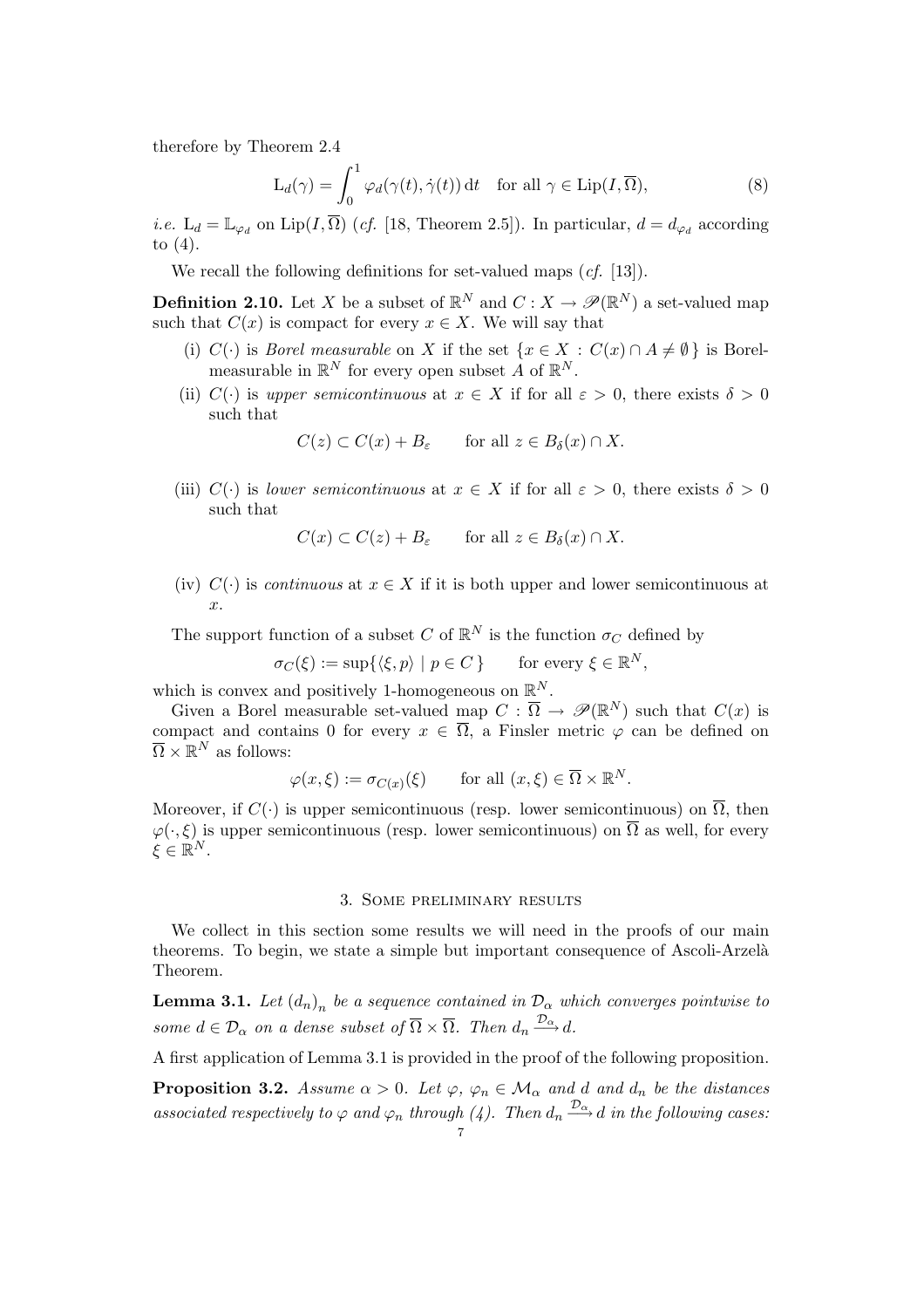- (i)  $(\varphi_n)_n$  converges uniformly to  $\varphi$  on compact subsets of  $\overline{\Omega} \times \mathbb{R}^N$ ;
- (ii)  $\varphi_n$  are lower semicontinuous in x, convex in  $\xi$  and converge increasingly to  $\varphi$  pointwise on  $\overline{\Omega} \times \mathbb{R}^N$ ;
- (iii)  $(\varphi_n)_n$  converges decreasingly to  $\varphi$  pointwise on  $\overline{\Omega} \times \mathbb{R}^N$ .

**Proof.** By Lemma 3.1 it is sufficient to prove that  $(d_n)_n$  converges pointwise to d. For any fixed  $(x, y) \in \overline{\Omega} \times \overline{\Omega}$  set  $X := \text{Lip}_{x,y}$ . We want to prove that  $\lim_{n} d_n(x, y) =$  $d(x, y)$ .

(i) For  $\gamma \in X$  and the uniform convergence of  $\varphi_n$  we have

$$
\mathbb{L}_{\varphi}(\gamma) = \lim_{n \to +\infty} \mathbb{L}_{\varphi_n}(\gamma) \ge \limsup_{n \to +\infty} d_n(x, y),
$$

which entails  $d(x, y) \ge \limsup_n d_n(x, y)$  by taking the infimum over all possible curves  $\gamma \in X$ . Let us now choose a sequence of curves  $(\gamma_n)_n \subset X$  such that  $\mathbb{L}_{\varphi_n}(\gamma_n) \leq d_n(x,y) + 1/n$ . Since the curves  $\gamma_n$  are equi-Lipschitz continuous (as  $\mathbb{L}_{\varphi_n}(\gamma_n) \geq \alpha_n \mathbb{L}_{\varphi_n}(\gamma_n) \geq \alpha \int_0^1$  $\int_0^1 |\dot{\gamma}_n(t)| dt$  and all curves are parametrized by constant speed), the uniform convergence of the metrics implies that  $\limsup_n |\mathbb{L}_{\varphi_n}(\gamma_n) - \mathbb{L}_{\varphi}(\gamma_n)| = 0$ , therefore

$$
d(x,y) \leq \liminf_{n \to +\infty} \mathbb{L}_{\varphi}(\gamma_n) = \liminf_{n \to +\infty} \mathbb{L}_{\varphi_n}(\gamma_n) = \liminf_{n \to +\infty} d_n(x,y),
$$

hence the claim.

(ii)  $(\mathbb{L}_{\varphi_n})_n$  is an increasing sequence of lower semicontinuous functionals on X (*cf.* Remark 2.8), which converges pointwise to  $\mathbb{L}_{\varphi}$  (*i.e.*  $\lim_{n} \mathbb{L}_{\varphi_n}(\gamma) = \mathbb{L}_{\varphi}(\gamma)$  for each  $\gamma \in X$ ). By [14, Remark 5.5] the functionals  $\mathbb{L}_{\varphi_n}$  Γ-converge to  $\mathbb{L}_{\varphi}$ . In particular, since the functionals  $\mathbb{L}_{\varphi_n}$  are equi-coercive (as  $\mathbb{L}_{\varphi_n}(\gamma) \ge \alpha \int_0^1$  $\int_0^1 |\dot{\gamma}| dt$  for every *n*), we have, by the crucial result of  $\Gamma$ -convergence [14, Theorem 7.4], that the sequence  $(\inf_X \mathbb{L}_{\varphi_n})_n$  converges to  $\inf_X \mathbb{L}_{\varphi}$ , that is

$$
\lim_{n \to +\infty} d_n(x, y) = \lim_{n \to +\infty} \inf_{\gamma \in X} \mathbb{L}_{\varphi_n}(\gamma) = \inf_{\gamma \in X} \mathbb{L}_{\varphi}(\gamma) = d(x, y).
$$

(iii) By monotonicity we get  $d(x, y) \leq \inf_n d_n(x, y)$ . To show the reverse inequality, take a curve  $\gamma \in X$ . By the monotone convergence theorem and by the definition of  $d_n(x, y)$  we have

$$
\mathbb{L}_{\varphi}(\gamma) = \inf_{n} \mathbb{L}_{\varphi_n}(\gamma) \ge \inf_{n} d_n(x, y),
$$

and the claim easily follows by taking the infimum over all curves in  $\text{Lip}_{x,y}$ .  $\Box$ 

**Remark 3.3.** Notice that Proposition 3.2 (iii) holds for  $\alpha = 0$  too.

We end this brief section with two results which will be needed in the sequel. The first one is just a restatement of Theorem 1 in [19, Section 6.6].

**Theorem 3.4.** Suppose  $\gamma: I \to \mathbb{R}^N$  is a Lipschitz continuous curve. Then for each  $\varepsilon > 0$ , there exists a  $C^1$  curve  $\overline{\gamma}: I \to \mathbb{R}^N$  such that:

$$
\mathcal{L}^1\left(\left\{t\in I \,|\, \overline{\gamma}(t)\neq \gamma(t) \text{ or } \dot{\overline{\gamma}}(t)\neq \dot{\gamma}(t)\,\right\}\right) \leq \varepsilon.
$$

In addition

 $\left\|\dot{\overline{\gamma}}\right\|_{\infty} \leq c \left\|\dot{\gamma}\right\|_{\infty}$ for some constant c depending only on N.

The second result is an easy application of Severini-Egoroff's theorem. A proof is provided in [15].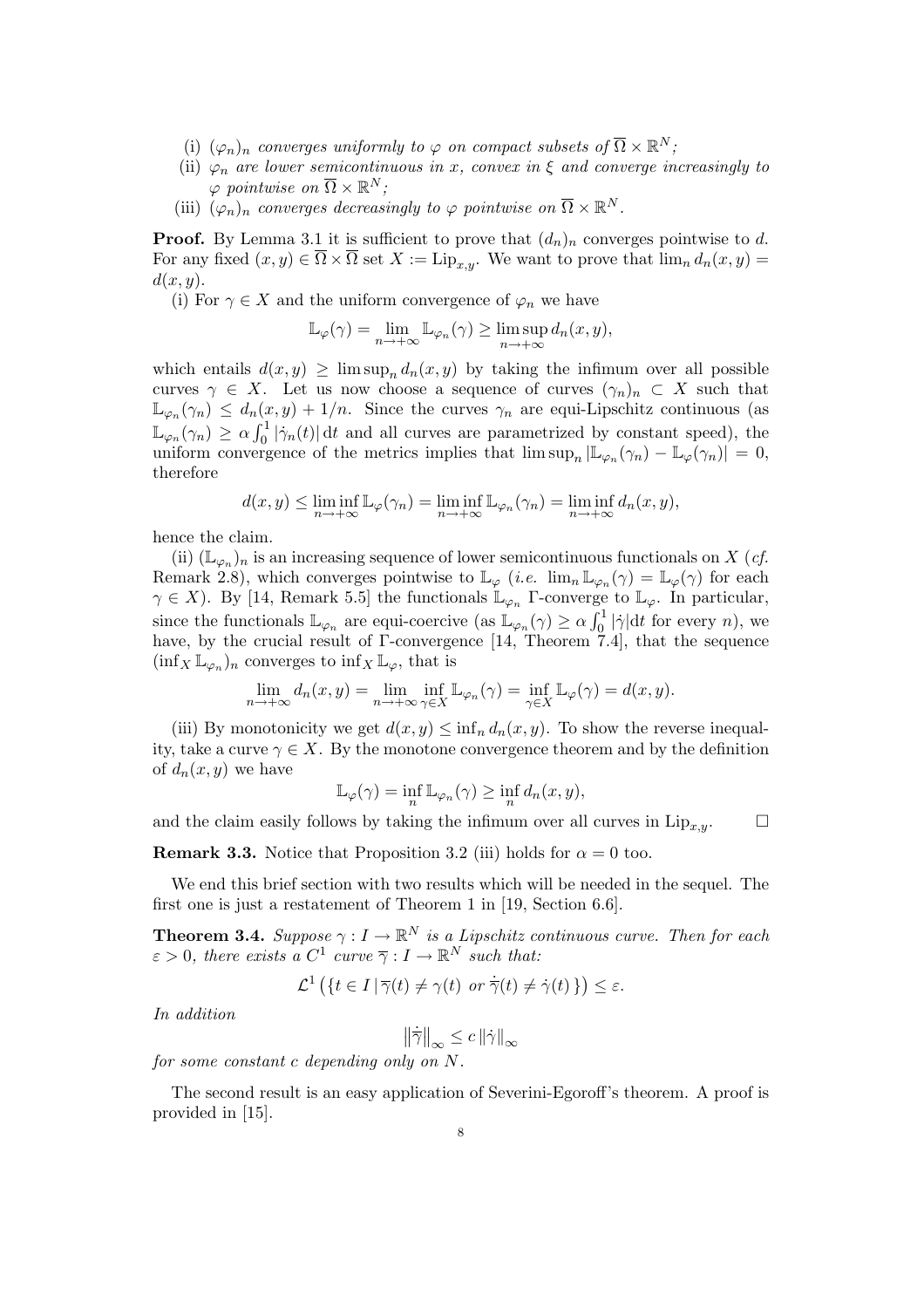**Lemma 3.5.** Let  $\gamma$  be an injective Lipschitz continuous curve,  $\Gamma := \gamma((0,1)) \subset \overline{\Omega}$ and  $a : \overline{\Omega} \to [\alpha, \beta]$  a Borel function. Then there exists a sequence of continuous functions  $a_k : \Gamma \to [\alpha, \beta]$  such that  $a_k(x)$  converge to  $a(x)$  for  $\mathcal{H}^1$ -a.e.  $x \in \Gamma$ . Moreover, for every  $\varepsilon > 0$  there exists a Borel subset  $B_{\varepsilon} \subset \Gamma$  such that  $\mathcal{H}^1(\Gamma \backslash B_{\varepsilon}) < \varepsilon$ and  $a_k$  converge uniformly to a on  $B_\varepsilon$ .

### 4. The density results for non-degenerate distances

Throughout this section,  $\alpha$  is always assumed to be strictly positive. Our first density result is then stated as follows:

**Theorem 4.1.** Let  $d \in \mathcal{D}_{\alpha}$ . Then there exists a sequence  $(\varphi_n)_n$  of continuous and convex Finsler metrics in  $\mathcal{M}_{\alpha}$  such that  $d_{\varphi_n} \stackrel{\mathcal{D}_{\alpha}}{\longrightarrow} d$ , where  $d_{\varphi_n}$  is the distance associated to  $\varphi_n$  through (4).

When  $d$  is symmetric, Theorem 4.1 has been already proved in [15]. In this case, the approximating metrics  $\varphi_n(x,\xi)$  can be chosen of the form  $a_n(x)|\xi|$ . This accounts to saying that, for any  $x \in \overline{\Omega}$ , each metric  $\varphi_n(x, \cdot)$  is the support function of the closed convex set  $C^n(x) := \{p \in \mathbb{R}^N : |p| \le a_n(x)\}\.$  This remark suggests how to generalize the proof to non-symmetric distances: for each  $n \in \mathbb{N}$ , we set

$$
\varphi_n(x,\xi) := \sigma_{C^n(x)}(\xi)
$$
 for every  $(x,\xi) \in \overline{\Omega} \times \mathbb{R}^N$ ,

where  $\sigma_K$  denotes the support function of the set  $K \subset \mathbb{R}^N$ , and  $C^n : \overline{\Omega} \to \mathscr{P}(\mathbb{R}^N)$ is a set-valued map which has to be suitably defined. Of course, since we want to approximate a non-symmetric distance d, the sets  $C<sup>n</sup>(x)$  will be chosen nonsymmetric with respect to 0, in general. The proof of Theorem 4.1 then proceeds by following the same idea used in [15]: we define the approximating sequence of setvalued maps  $C^n(\cdot)$  in such a way to control the convergence of the induced distances  $d_{\varphi_n}$  to d pointwise on a dense subset of  $\overline{\Omega} \times \overline{\Omega}$  (in view of Lemma 3.1). To this aim, we set  $S := \mathbb{Q}^N \cap \overline{\Omega}$ . Obviously  $S \times S$  is countable and dense in  $\overline{\Omega} \times \overline{\Omega}$ , so we write

$$
S \times S := \{ (x_i, y_i) \mid i \in \mathbb{N} \}.
$$

This notation is adopted in the remainder of the paper with no further mention.

Instead of providing a direct proof to Theorem 4.1, we prefer to break it into intermediate propositions, which will be proved separately. The first one can be read as a "dual" formulation of [15, Theorem 4.7].

**Theorem 4.2.** Let  $d \in \mathcal{D}_{\alpha}$ . Then there exists a decreasing sequence of convex metrics  $\psi_n \in \mathcal{M}_{\alpha}$  such that

$$
d_{\psi_n}(x_i, y_i) = d(x_i, y_i) \quad \text{for each } i \le n. \tag{9}
$$

Moreover, if we set  $\psi(x,\xi) := \inf_n \psi_n(x,\xi)$  for every  $(x,\xi) \in \overline{\Omega} \times \mathbb{R}^N$ , then  $d = d_{\psi}$ , that is every Finsler distance is induced by a convex Finsler metric.

**Proof.** For each  $(x_i, y_i) \in S \times S$ , let  $\gamma_i \in \text{Lip}_{x_i, y_i}$  be a path of minimal d-length, *i.e.*  $L_d(\gamma_i) = d(x_i, y_i)$ , and set  $\Gamma_i := \gamma_i((0, 1)).$ 

For every  $x \in \Gamma_i$ , let  $\{\xi_1^i(x), \xi_2^i(x), \ldots, \xi_N^i(x)\}\)$  be an orthonormal basis of  $\mathbb{R}^N$  such that  $\xi_1^i(\gamma_i(t)) = \dot{\gamma}_i(t)/\|\dot{\gamma}_i\|_{\infty}$  for  $\mathcal{L}^1$ -a.e  $t \in I$  (the curves  $\gamma_i$  are assumed to be parametrized by constant speed), and set  $a^i(x) := \varphi_d(x, \xi_1^i(x))$ . Such vectors can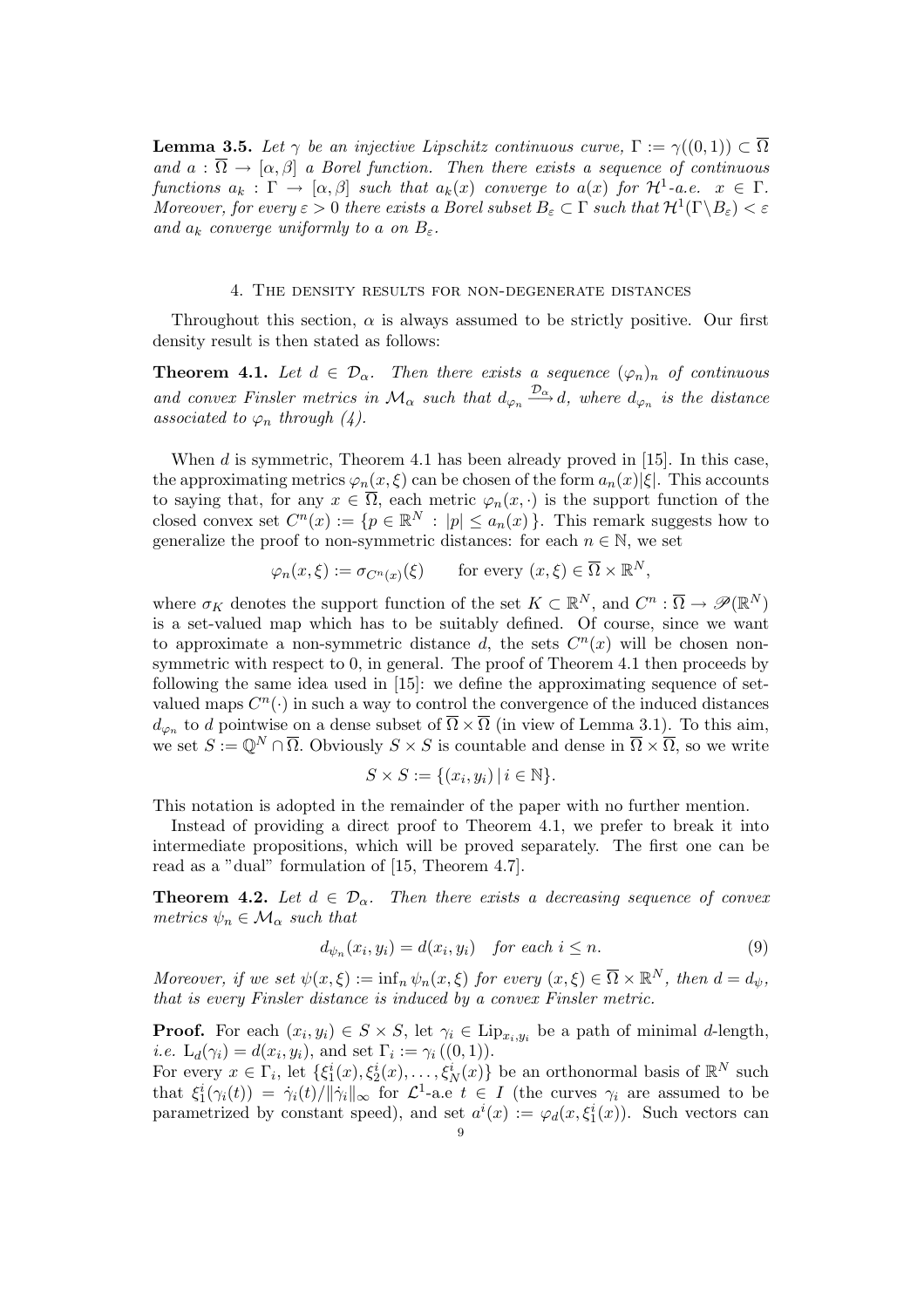be chosen in such a way that the map  $x \to \xi_j^i(x)$  is Borel-measurable on  $\Gamma_i$  for each  $1 \leq j \leq N$ . For every  $x \in \Gamma_i$ , we denote by  $Q^i(x)$  the rectangle in  $\mathbb{R}^N$  defined by

$$
Q^{i}(x) := \{ \mu_1 \xi_1^{i}(x) + \cdots + \mu_N \xi_N^{i}(x) \mid \mu_1 \in [-\beta, a^{i}(x)], \mu_2, \ldots, \mu_N \in [-\beta, \beta] \}.
$$

We define the set-valued map  $K^i(\cdot)$  on  $\overline{\Omega}$  as follows:  $\overline{\phantom{a}}$ 

$$
K^{i}(x) := \begin{cases} Q^{i}(x) \cap B_{\beta} & \text{if } x \in \Gamma_{i} \\ B_{\alpha} & \text{if } x \in \{x_{i}, y_{i}\} \\ B_{\beta} & \text{otherwise,} \end{cases}
$$

and set  $C^n(x) := \bigcap_{i=1}^n K^i(x)$  for every  $x \in \overline{\Omega}$ . Clearly,  $C^n(x)$  is a closed, convex set satisfying  $B_\alpha \subset C_n(x) \subset B_\beta$  for every  $x \in \overline{\Omega}$ . Moreover the set-valued map  $C^n(\cdot)$  is Borel measurable on  $\overline{\Omega}$ , as can be checked. The required metrics  $\psi_n$  are then defined as follows:

$$
\psi_n(x,\xi) := \sigma_{C^n(x)}(\xi) \quad \text{for every } (x,\xi) \in \overline{\Omega} \times \mathbb{R}^N,
$$

for each  $n \in \mathbb{N}$ . Such functions  $\psi_n$  are convex Finsler metrics belonging to  $\mathcal{M}_{\alpha}$ , as easily seen. In order to conclude, we need to show that (9) holds. This will be proved by showing that the curves  $\gamma_i$  are still optimal for  $d_{\psi_n}(x_i, y_i)$  for each  $1 \leq i \leq n$ .

To this end, first recall that the tangent spaces of two 1-rectifiable sets  $M_1, M_2$ coincide at  $\mathcal{H}^1$ -a.e. point belonging to their intersection (*cf.* [21]). In particular, we get

$$
\xi_i^1(x) = \pm \xi_h^1(x) \qquad \text{for } \mathcal{H}^1\text{-a.e. } x \in \Gamma_i \cap \Gamma_h,
$$

for every  $1 \leq i \leq h \leq n$ . This in turn implies that, for any fixed  $1 \leq i \leq n$ , the vector  $a^i(x)\xi_1^i(x)$  belongs to  $\partial C^n(x)$  for  $\mathcal{H}^1$ -a.e.  $x \in \Gamma_i$ , and so that  $\psi_n(\gamma_i(t), \dot{\gamma}_i(t)) =$  $\varphi_d(\gamma_i(t), \dot{\gamma}_i(t))$  for  $\mathcal{L}^1$ -a.e.  $t \in I$ . Consequently we get

$$
d_{\psi_n}(x_i, y_i) \leq \int_0^1 \psi_n(\gamma_i, \dot{\gamma}_i) dt = \int_0^1 \varphi_d(\gamma_i, \dot{\gamma}_i) dt = d(x_i, y_i).
$$

To prove the reverse inequality, choose a curve  $\gamma \in \text{Lip}_{x_i,y_i}$  and, for every  $1 \leq j \leq n$ , set  $I_{j+1} := \{t \in I \setminus \cup_{h \leq j} I_h \mid \gamma(t) \in \gamma_{j+1}(I)\}, I_1 := \{t \in I \mid \gamma(t) \in \gamma_1(I)\}\$ and  $I_0 := I \setminus \cup_{j \leq n} I_j$ . By arguing as above, we deduce that, for each  $1 \leq j \leq n$ , the vector  $\dot{\gamma}(t)$  is parallel to  $\xi_1^j$  $j(\gamma(t))$  for  $\mathcal{L}^1$ -a.e.  $t \in I_j$ , hence  $\psi_n(\gamma, \dot{\gamma}) \geq \varphi_d(\gamma, \dot{\gamma}) \mathcal{L}^1$ -a.e. on  $I_i$  (depending on whether the two vectors are equally oriented or not). Note that this trivially holds for  $j = 0$  too. Therefore we have

$$
\mathbb{L}_{\psi_n}(\gamma) = \int_0^1 \psi_n(\gamma, \dot{\gamma}) dt = \sum_{j=0}^n \int_{I_j} \psi_n(\gamma, \dot{\gamma}) dt \ge \sum_{j=0}^n \int_{I_j} \varphi_d(\gamma, \dot{\gamma}) dt \ge d(x_i, y_i).
$$

By passing to the infimum over all possible curves  $\gamma \in \text{Lip}_{x_i,y_i}$  we get the claim. To conclude the proof of the statement, set  $\psi(x,\xi) := \inf_n \psi_n(x,\xi)$  for every  $(x,\xi) \in$  $\overline{\Omega} \times \mathbb{R}^N$ . By applying Proposition 3.2 (iii), we obtain

$$
d_{\psi}(x_i, y_i) = \lim_{n \to +\infty} d_{\psi_n}(x_i, y_i) = d(x_i, y_i) \text{ for every } i \in \mathbb{N},
$$

namely  $d_{\psi}$  coincide with d on  $S \times S$ , hence everywhere in  $\overline{\Omega} \times \overline{\Omega}$  by density.  $\Box$ 

Next, we prove the following

**Proposition 4.3.** Let  $d \in \mathcal{D}_{\alpha}$ . Then, for every  $n \in \mathbb{N}$  and every  $\varepsilon > 0$ , there exists a lower semicontinuous, convex metric  $\phi_{\varepsilon} \in \mathcal{M}_{\alpha}$  such that

$$
|d_{\phi_{\varepsilon}}(x_i, y_i) - d(x_i, y_i)| < \varepsilon \quad \text{for all } i \leq n.
$$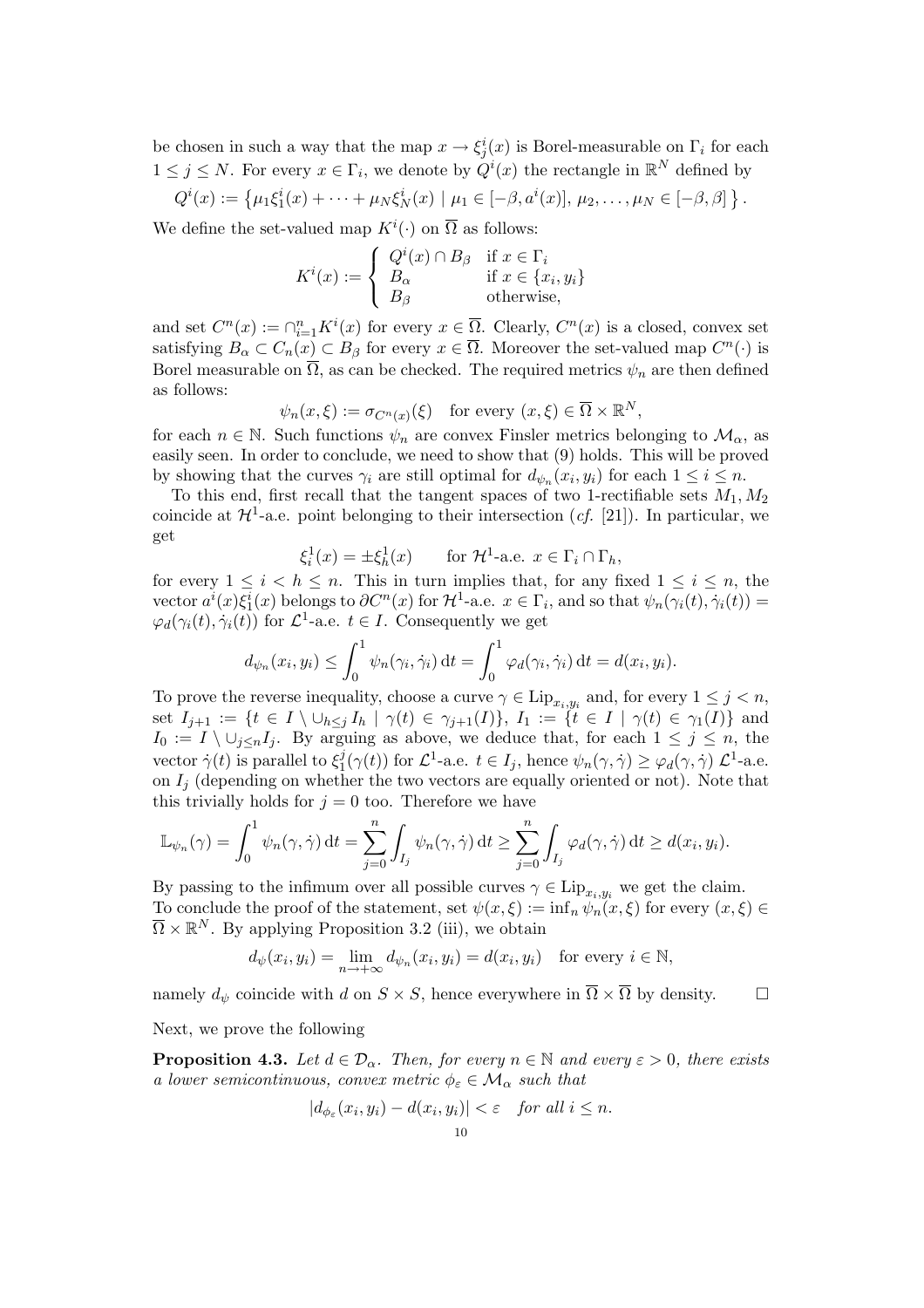**Proof.** First, note that, if the set-valued map  $K^{i}(\cdot)$  defined in the proof of Theorem 4.2 were continuous on  $\Gamma_i$ , the set-valued map  $C^n(\cdot)$  would be lower semicontinuous on  $\overline{\Omega}$  and a possible choice for  $\phi_{\varepsilon}$  would simply be  $\psi_n$ . Hence, the idea is that of modifying the definition of  $K^i(\cdot)$  in order to get a continuous map on  $\Gamma_i$  for each i. We adopt the notation used in the proof of Theorem 4.2.

Let  $n \in \mathbb{N}$  be fixed, let  $\gamma_i$ ,  $\Gamma_i$  and  $a^i(x)$  be defined as above for each  $i \in \mathbb{N}$ , and set  $N_n = \bigcup_{i=1}^n \Gamma_i$ . Let us choose  $\lambda > 0$  and let  $1 \leq i \leq n$ . Note that  $\gamma_i$  is injective by minimality, hence we can apply Lemma 3.5 to obtain a sequence of continuous functions  $a_k^i : \Gamma_i \to [\alpha, \beta], k \in \mathbb{N}$ , converging pointwise to  $a^i$  H<sup>1</sup>-a.e. on  $\Gamma_i$  as k goes to infinity. Let  $\overline{\gamma}_i$  be the C<sup>1</sup>-continuous curve obtained by applying Theorem 3.4 with  $\gamma := \gamma_i$  and  $\varepsilon := \lambda$ . For every  $x \in \Gamma_i$ , let  $\{\overline{\xi}_1^i\}$  $_{1}^{i}(x),\overline{\xi}_{2}^{i}% (x)=\frac{\xi_{1}}{\xi_{2}}\left( \xi_{1},\overline{\xi}_{2}\right)$  $\overline{\xi}_2^i(x), \ldots, \overline{\xi}_N^i(x) \}$  be an orthogonal basis of  $\mathbb{R}^N$  such that:

(i) 
$$
\overline{\xi}_1^i(\gamma_i(t)) = \overline{\gamma}_i(t)/\|\dot{\gamma}_i\|_{\infty}
$$
 for  $\mathcal{L}^1$ -a.e  $t \in I$ ;  
(ii)  $|\overline{\xi}_j^i(x)| = 1$  for every  $2 \le j \le N$ .

Such vectors can be chosen in such a way that the map  $x \to \overline{\xi}_i^i$  $j(x)$  is continuous on  $\Gamma_i$  for each  $1 \leq j \leq N$ . For each  $k \in \mathbb{N}$  and every  $x \in \Gamma_i$ , we denote by  $\overline{Q}_k^i$  $\frac{\partial}{\partial k}(x)$  the rectangle in  $\mathbb{R}^N$  defined by

$$
\overline{Q}_k^i(x) := \left\{ \mu_1 \overline{\xi}_1^i(x) + \cdots + \mu_N \overline{\xi}_N^i(x) \mid \mu_1 \in [-\beta, a_k^i(x)], \mu_2, \ldots, \mu_N \in [-\beta, \beta] \right\}.
$$

We define the set-valued map  $\overline{K}_{k}^{i}$  $\overline{k}(\cdot)$  on  $\overline{\Omega}$  as follows:

$$
\overline{K}_k^i(x) := \begin{cases} \overline{Q}_k^i(x) \cap B_\beta & \text{if } x \in \Gamma_i \\ B_\alpha & \text{if } x \in \{x_i, y_i\} \\ B_\beta & \text{otherwise.} \end{cases}
$$

It is easy to check by definition that  $\overline{K}_k^i$  $\kappa_k^i(\cdot)$  is lower semicontinuous for each  $1 \leq$  $i \leq n$ , so the same is true for the set-valued map  $\overline{C}_k^n$  $k<sup>n</sup>(.)$  defined by setting  $\overline{C}_k^n$  $\binom{n}{k}(x) :=$  $\cap_{i=1}^n \overline{K}_k^i$  $k(k)$  for every  $x \in \overline{\Omega}$ . For each  $k \in \mathbb{N}$ , a convex, lower semicontinuous Finsler metric  $\phi_k$  belonging to  $\mathcal{M}_{\alpha}$  may be then defined as follows:

$$
\phi_k(x,\xi) := \sigma_{\overline{C}_k^n(x)}(\xi) \vee \alpha |\xi| \quad \text{for every } (x,\xi) \in \overline{\Omega} \times \mathbb{R}^N.
$$

We claim that

$$
\limsup_{k \to +\infty} |d_{\phi_k}(x_i, y_i) - d(x_i, y_i)| \le (n\beta L)\lambda \quad \text{for all } 1 \le i \le n,
$$
\n(10)

where  $L := \sup_{1 \le i \le n} ||\dot{\gamma}_i||_{\infty}$  This will be enough to conclude: indeed, it is sufficient to take  $\lambda < \varepsilon/(n\overline{\beta L})$  and  $\phi_{\varepsilon} := \phi_k$  with k suitably large.

Let us then prove (10). For  $1 \leq i \leq n$  we have by definition

$$
d_{\phi_k}(x_i, y_i) \leq \mathbb{L}_{\phi_k}(\gamma_i) = \int_0^1 \phi_k(\gamma_i, \dot{\gamma}_i) dt.
$$

Let  $J_i := \{ t \in I | \dot{\overline{\gamma}}_i(t) = \dot{\gamma}_i(t) \}$  and recall that, by Theorem 3.4,  $\mathcal{L}^1(I \setminus J_i) \leq \lambda$ . An argument analogous to the one used in the proof of Theorem 4.2 shows that  $\phi_k(\gamma_i, \dot{\gamma}_i) = a_k^i(\gamma_i) |\dot{\gamma}_i| \mathcal{L}^1$ -a.e. on  $J_i$ . By the dominated convergence theorem we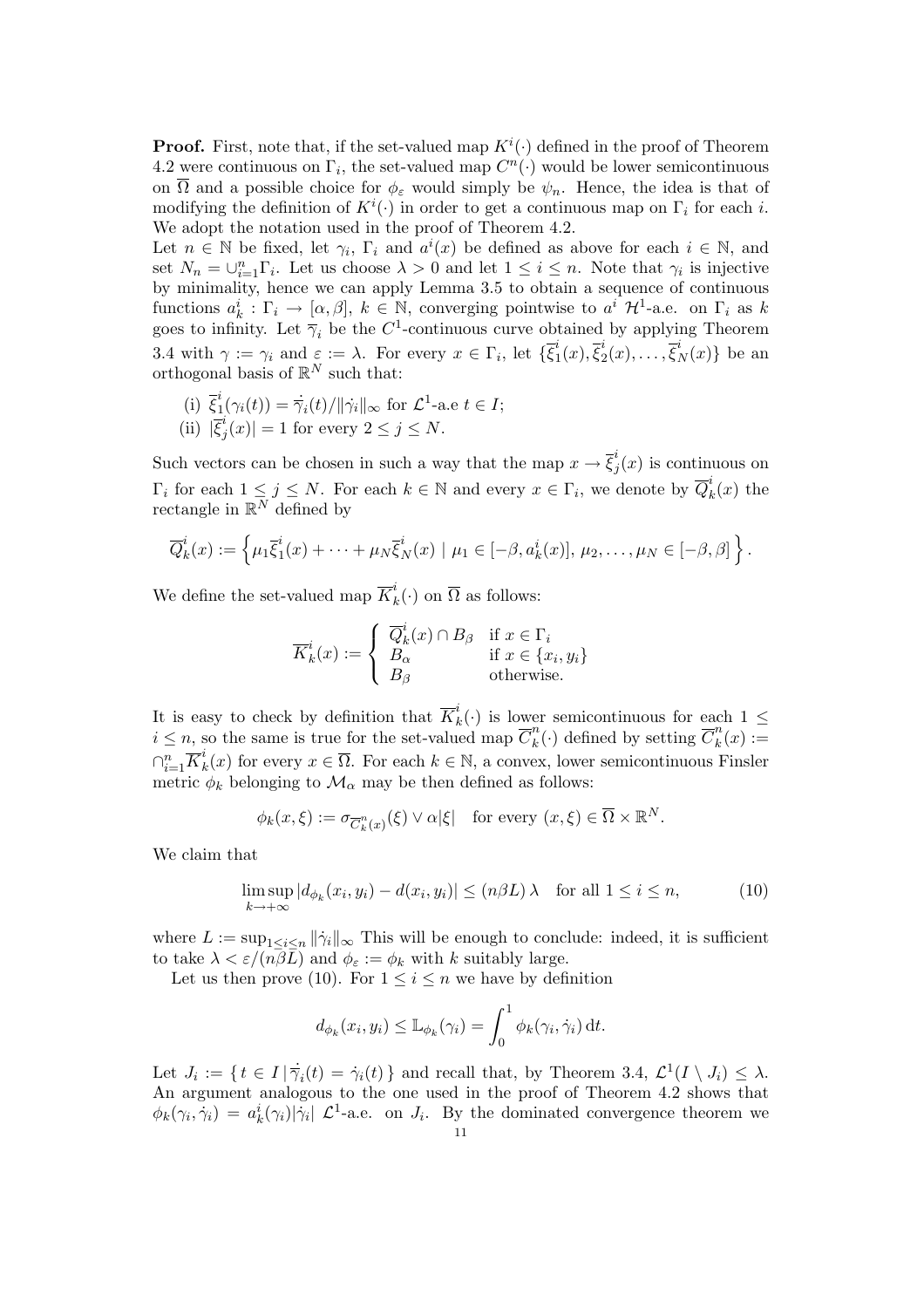then have

$$
\limsup_{k \to +\infty} d_{\phi_k}(x_i, y_i) \leq \limsup_{k \to +\infty} \left( \int_{J_i} a_k^i(\gamma_i) |\dot{\gamma}_i| dt + \int_{I \setminus J_i} \beta |\dot{\gamma}_i(t)| dt \right)
$$
  

$$
\leq \int_0^1 a^i(\gamma_i) |\dot{\gamma}_i| dt + \beta L\lambda = d(x_i, y_i) + \beta L\lambda.
$$
 (11)

Now, set  $\Gamma_0 := \bigcup_{i=1}^n \gamma_i(I \setminus J_i)$ , and remark that  $\mathcal{H}^1(\Gamma_0) \leq nL\lambda$ . Fix an index  $1 \leq i \leq n$ . For each  $k \in \mathbb{N}$ , pick up a curve  $\tilde{\gamma}_k \in \text{Lip}_{x_i,y_i}$  such that

$$
\mathbb{L}_{\phi_k}(\tilde{\gamma}_k) = d_{\phi_k}(x_i, y_i). \tag{12}
$$

Note that such curves are injective by minimality. Since  $\alpha$ by minimality. Since  $\alpha \int_I |\dot{\tilde{\gamma}}_k| dt \leq \mathbb{L}_{\phi_k}(\tilde{\gamma}_k)$ , by (12) and (11) we get that  $\limsup_k \int_I |\dot{\tilde{\gamma}}_k| dt < +\infty$ . Let us choose an  $\tilde{\varepsilon} > 0$ . By applying Lemma 3.5 to each open arc  $\Gamma_i$ , we can find a Borel set  $B_{\tilde{\varepsilon}} \subset N_n$  and an infinitesimal sequence of positive numbers  $(\delta_k)_{k\in\mathbb{N}}$  such that  $\mathcal{H}^1(N_n \setminus B_{\tilde{\varepsilon}}) < \tilde{\varepsilon}$ and  $|a_k^i(x) - a^i(x)| < \delta_k$  for every  $x \in B_{\tilde{\varepsilon}}$ ,  $1 \le i \le n$  and  $k \in \mathbb{N}$ . Let us set  $I_k := \{t \in I \mid \tilde{\gamma}_k(t) \in \Gamma_0 \cup (N_n \setminus B_{\tilde{\varepsilon}})\}\.$  Then we have

$$
\phi_k(\tilde{\gamma}_k, \dot{\tilde{\gamma}}_k) \ge \psi_n(\tilde{\gamma}_k, \dot{\tilde{\gamma}}_k) - \delta_k |\dot{\tilde{\gamma}}_k| \qquad \mathcal{L}^1\text{-a.e. on } I \setminus I_k. \tag{13}
$$

Let us write

$$
\mathbb{L}_{\phi_k}(\tilde{\gamma}_k) = \int_{I_k} \phi_k(\tilde{\gamma}_k, \dot{\tilde{\gamma}}_k) dt + \int_{I \setminus I_k} \phi_k(\tilde{\gamma}_k, \dot{\tilde{\gamma}}_k) dt.
$$

As  $\tilde{\gamma}_k(I_k) \subset \Gamma_0 \cup (N_n \setminus B_{\tilde{\varepsilon}})$  for every  $k \in \mathbb{N}$ , by the Area-formula we have

$$
\int_{I_k} |\dot{\tilde{\gamma}}_k| dt = \mathcal{H}^1(\tilde{\gamma}_k(I_k)) \le \mathcal{H}^1(N_n \setminus B_{\tilde{\varepsilon}}) + \mathcal{H}^1(\Gamma_0) < \tilde{\varepsilon} + nL\lambda.
$$

Taking this remark into account we get

$$
\int_{I_k} \phi_k(\tilde{\gamma}_k, \dot{\tilde{\gamma}}_k) dt = \int_{I_k} \psi_n(\tilde{\gamma}_k, \dot{\tilde{\gamma}}_k) dt + \int_{I_k} (\phi_k(\tilde{\gamma}_k, \dot{\tilde{\gamma}}_k) - \psi_n(\tilde{\gamma}_k, \dot{\tilde{\gamma}}_k)) dt
$$
\n
$$
\geq \int_{I_k} \psi_n(\tilde{\gamma}_k, \dot{\tilde{\gamma}}_k) dt - \beta (\tilde{\varepsilon} + nL\lambda).
$$
\n(14)

Inequalities (13) and (14) then yields

$$
\mathbb{L}_{\phi_k}(\tilde{\gamma}_k) \geq \int_0^1 \psi_n(\tilde{\gamma}_k, \dot{\tilde{\gamma}}_k) dt - \delta_k \int_{I \setminus I_k} |\dot{\tilde{\gamma}}_k| dt - \beta (\tilde{\varepsilon} + nL\lambda)
$$
\n
$$
\geq d_{\psi_n}(x_i, y_i) - \delta_k \int_0^1 |\dot{\tilde{\gamma}}_k| dt - \beta (\tilde{\varepsilon} + nL\lambda)
$$

and therefore, as  $\delta_k \int_0^1$  $\int_0^1 |\dot{\tilde{\gamma}}_k| dt$  goes to zero when  $k \to +\infty$ , we obtain

$$
\liminf_{k \to +\infty} d_{\phi_k}(x_i, y_i) = \liminf_{k \to +\infty} \mathbb{L}_{\phi_k}(\tilde{\gamma}_k) \geq d_{\psi_n}(x_i, y_i) - \beta (\tilde{\varepsilon} + nL\lambda).
$$

Since  $\tilde{\varepsilon}$  was arbitrary and  $d_{\psi_n}(x_i, y_i) = d(x_i, y_i)$ , the above inequality coupled with (11) gives (10), as claimed.  $\Box$ 

We are now ready to give the

**Proof of Theorem 4.1.** First, we claim that, for every  $\varepsilon > 0$ , there exists a continuous, convex metric  $\varphi_{\varepsilon} \in \mathcal{M}_{\alpha}$  such that

$$
|d_{\varphi_{\varepsilon}}(x_i, y_i) - d(x_i, y_i)| < \varepsilon \quad \text{for all } i \le n.
$$
 (15)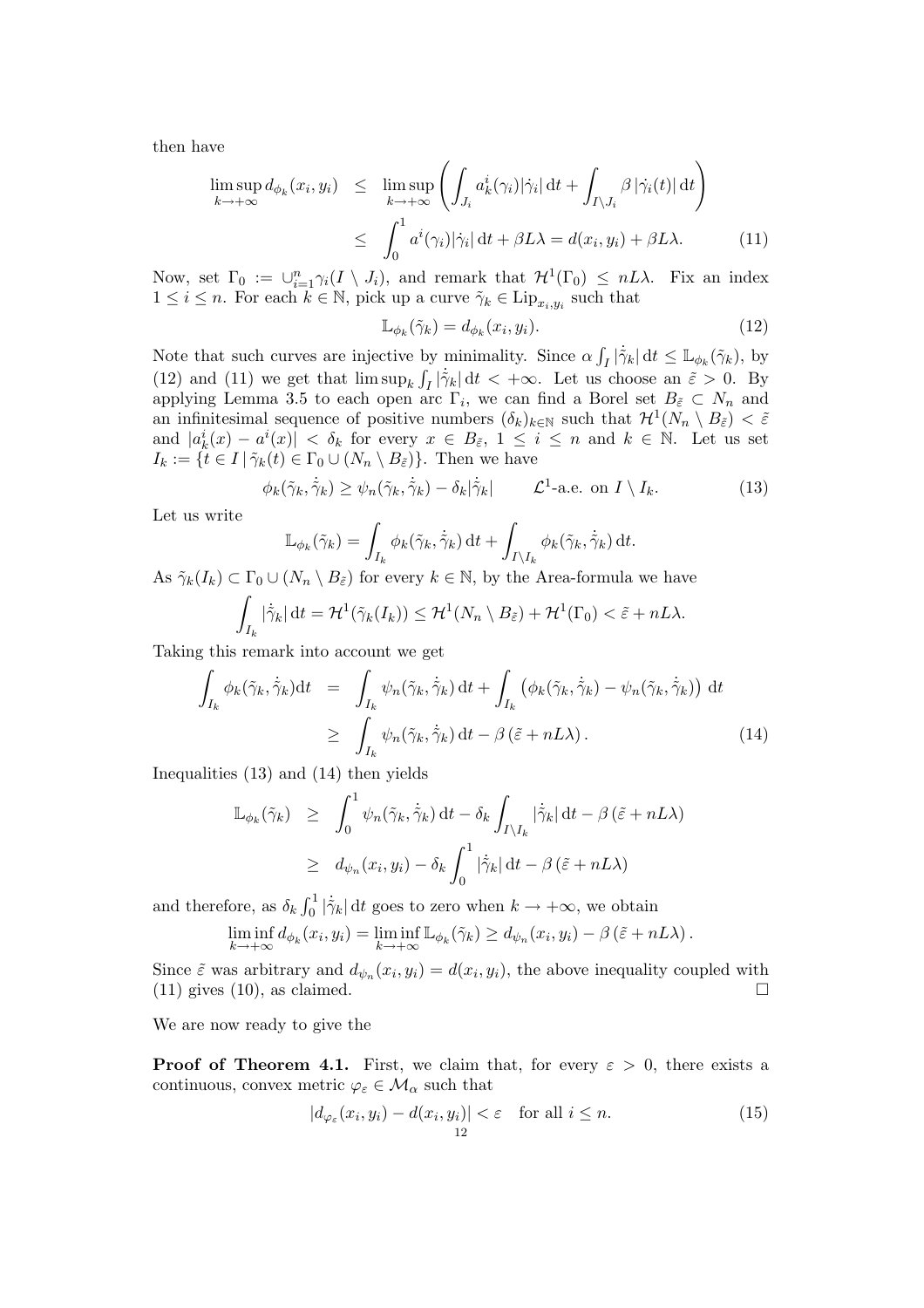Indeed, Proposition 4.3 provides a convex, lower semicontinuous metric  $\phi_{\varepsilon}$  satisfying (15). By setting  $\phi_{\varepsilon}(x,\xi) := \beta |\xi|$  when  $x \in \mathbb{R}^N \setminus \overline{\Omega}$ ,  $\phi_{\varepsilon}$  can be extended to  $\mathbb{R}^N \times \mathbb{R}^N$ . Then Lemma 2.2.3 of [6] easily implies the existence of an increasing sequence  $(\Phi_n)_n$ of continuous, convex Finsler metrics on  $\mathbb{R}^N$  such that  $\Phi_n|_{\overline{\Omega}\times\mathbb{R}^N} \in \mathcal{M}_\alpha$  for each  $n \in \mathbb{N}$  and  $\phi_{\varepsilon}(x,\xi) = \sup_{n \in \mathbb{N}} \Phi_n(x,\xi)$  in  $\overline{\Omega} \times \mathbb{R}^N$  (*cf.* Proof of [5, Theorem 3.1]). By Proposition 3.2 (ii), the sequence of distances  $(d_{\Phi_n})_n$  converges to  $d_{\phi_{\varepsilon}}$  in  $\mathcal{D}_{\alpha}$ , hence (15) is proved by setting  $\varphi_{\varepsilon} := \Phi_n$  for *n* sufficiently large.

It is now clear how to conclude: for each  $n \in \mathbb{N}$ , define  $\varphi_n := \varphi_{\varepsilon_n}$  with  $\varepsilon_n := 1/n$ . The distances  $d_{\varphi_n}$  converge to d pointwise on  $S \times S$ , which is dense in  $\overline{\Omega} \times \overline{\Omega}$ , so the statement follows in view of Lemma 3.1.

**Remark 4.4.** Note that the metrics  $\phi_n$  obtained in the previous proof are actually defined and continuous in all  $\mathbb{R}^N \times \mathbb{R}^N$ .

The result established in Theorem 4.1 can now be easily improved by requiring the approximating metrics to be smooth.

**Theorem 4.5.** Let  $d \in \mathcal{D}_{\alpha}$ . Then there exists a sequence  $(\tilde{\varphi}_n)_n$  of smooth and convex Finlser metrics in  $\mathcal{M}_{\alpha}$  such that  $d_{\tilde{\varphi}_n} \stackrel{\mathcal{D}_{\alpha}}{\longrightarrow} d$ .

**Proof.** Theorem 4.1 provides a sequence  $(\varphi_n)_n$  of continuous, convex metrics in  $\mathcal{M}_{\alpha}$ satisfying the claim. Such metrics are actually defined and continuous in  $\mathbb{R}^N \times \mathbb{R}^N$ (*cf.* Remark 4.4). Take a sequence  $(\rho_k)_k$  of convolution kernels in  $\mathbb{R}^N$  and, for (*cj.* Remark 4.4). Take a sequence  $(\rho_k)_k$  or convolution kernels in  $\mathbb{R}^n$  and, for each  $n \in \mathbb{N}$ , let  $(\rho_k * \varphi_n)(x, \xi) := \int_{\mathbb{R}^N} \rho_k(x - y) \varphi_n(y, \xi) dy$ . Clearly  $(\rho_k * \varphi_n)_k$  is a sequence of convex, smooth metrics in  $\mathcal{M}_{\alpha}$ , uniformly converging to  $\varphi_n$  on compact subsets of  $\overline{\Omega} \times \mathbb{R}^N$ . In view of Proposition 3.2 (i), the claim follows by setting  $\tilde{\varphi}_n := \rho_k * \varphi_n$  for each  $n \in \mathbb{N}$ , with  $k := k(n)$  suitably large.

We end this section by providing an example of Finsler metric which gives rise to a non-symmetric distance. The latter plays a central role in the study of Hamilton-Jacobi equations of eikonal type.

**Example 4.6.** Let  $\Omega$  be an open subset of  $\mathbb{R}^N$  and let us consider the following problem

$$
\begin{cases}\nH(Du) = n(x) & \text{in } \Omega \\
u = 0 & \text{on } \partial\Omega\n\end{cases}
$$
\n(16)

where  $n(x)$  is a continuous positive function defined on  $\overline{\Omega}$ , and H is a non-negative convex function with  $H(0) = 0$ . Solutions and subsolutions to (16) are usually meant in the viscosity sense, since classical ones do not exist in general, as well known (see e.g. [23]). In particular, viscosity subsolutions of (16) are characterized by the property of being 1-Lipschitz continuous with respect to the distance D defined by

$$
D(x,y) := \inf \left\{ \int_0^1 \varphi(\gamma(t), \dot{\gamma}(t)) dt \mid \gamma \in \mathrm{Lip}_{x,y} \left( [0,1], \overline{\Omega} \right) \right\} \quad \text{for all } x, y \in \overline{\Omega},
$$

where  $\varphi$  is the Finsler metric associated to the equation as follows:

$$
\varphi(x,\xi) := \sup \{ \langle \xi, p \rangle \mid H(p) \le n(x) \} \quad \text{for every } (x,\xi) \in \overline{\Omega} \times \mathbb{R}^N.
$$

Moreover, the unique viscosity solution  $v$  to (16) is given by the following Lax formula

$$
v(x) := \min_{\substack{y \in \partial \Omega \\ 13}} D(y, x).
$$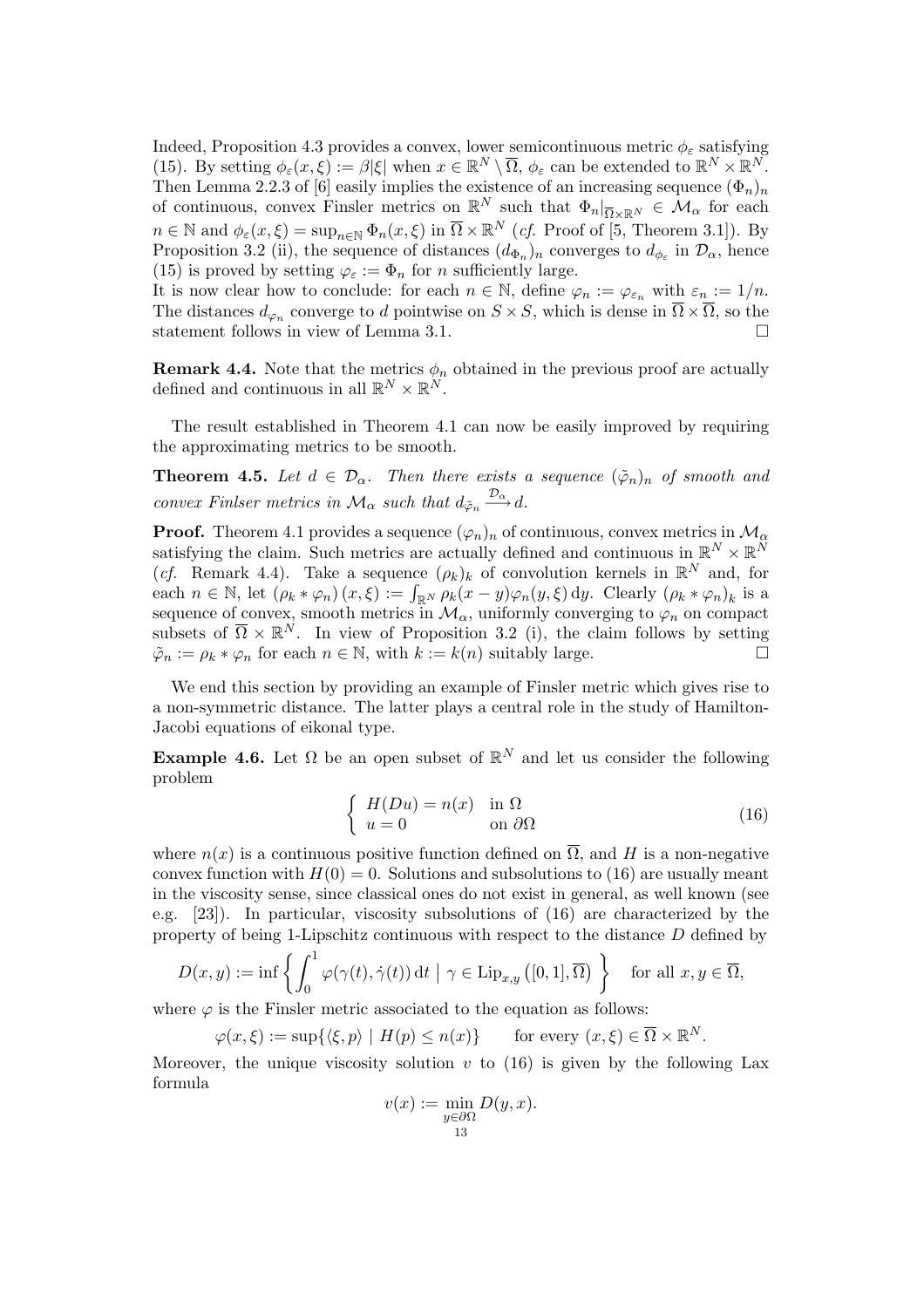Note that, when the function  $H$  is non-symmetric, the distance  $D$  is, in general, non-symmetric as well. The distance  $D$  is called *optical length function*. This name originates from geometrical optics. Indeed, we may regard the differential equation in (16) as the equation which rules the propagation of light in a non-isotropic medium, where  $u(x)$  represents the time at which the light reaches the location x, and  $n(x)$ is the refractive index of the medium at  $x$ . The presence of the function  $H$  accounts for the fact that the speed of light depends on its direction of travel. According to Fermat's principle, a ray of light moves from one source  $y$  to another point x along the path which is the shortest in time, *i.e.* in such a way to realize  $D(y, x)$ .

When n is not continuous, the metric  $\varphi$  is not continuous either. This case is of clear interest: think, for instance, to propagation of light in a medium composed by two materials with different indexes of refraction. This motivates the study of first order Hamilton-Jacobi equations with measurable ingredients. A metric approach to this problem, relying on the analysis of the properties of the Finsler metric  $\varphi$  and of the related optical length function, can be found in [4, 11, 24].

### 5. The degenerate case

We want to extend the density results obtained in the previous section to the degenerate case, namely when  $\alpha = 0$ . In fact, the analogous of Theorem 4.5 holds.

**Theorem 5.1.** Let  $d \in \mathcal{D}_0$ . Then there exists a sequence  $(\tilde{\varphi}_n)_n$  of smooth and convex Finsler metrics in  $\mathcal{M}_0$  such that  $d_{\tilde{\varphi}_n} \stackrel{\mathcal{D}_0}{\longrightarrow} d$ .

**Proof.** Let  $\varphi \in \mathcal{M}_0$  such that  $d = d_{\varphi}$ . For each  $k \in \mathbb{N}$ , set  $\varphi_k(x, \xi) := \varphi(x, \xi) \vee \frac{1}{k}$  $\frac{1}{k}|\xi|$ in  $\overline{\Omega} \times \mathbb{R}^N$ . As  $\varphi_k \in \mathcal{M}_{1/k}$ , we can apply Theorem 4.5 to  $d_{\varphi_k}$  for each  $k \in \mathbb{N}$ , to obtain a smooth Finsler metric  $\tilde{\varphi}_k \in \mathcal{M}_{1/k}$  such that

$$
|d_{\varphi_k}(x,y) - d_{\tilde{\varphi}_k}(x,y)| \leq \frac{1}{k}
$$
 for every  $x, y \in \overline{\Omega}$ .

Now the claim easily follows, since the sequence  $(d_{\varphi_k})_k$  converges to d in  $\mathcal{D}_0$  in view of Remark 3.3.  $\Box$ 

As already remarked in Section 2, when  $\alpha > 0$ , the space  $\mathcal{D}_{\alpha}$  is closed, that is, if  $(d_n)_n$  is a sequence in  $\mathcal{D}_{\alpha}$  converging to d, then d belongs to  $\mathcal{D}_{\alpha}$ . Does the same property hold for  $\alpha = 0$  too?

The point is to show that d is still of geodesic type. When  $\alpha > 0$ , this is basically due to the fact that the corresponding length functionals are equi-coercive, namely  $\mathop{\hbox{\rm Lie}}\nolimits$  to the fact  $\mathop{\hbox{\rm Lie}}\nolimits$  $\int_0^1 |\dot{\gamma}(t)| dt$  for any curve  $\gamma$  and for each  $n \in \mathbb{N}$ , and this means that any sequence of curves  $(\gamma_n)_n \subset \text{Lip}_{x,y}$  such that  $\limsup_n \text{L}_{d_n}(\gamma_n) < +\infty$  admits (at least) a cluster point  $\gamma \in \text{Lip}_{x,y}$ . In particular, for a suitable choice of  $(\gamma_n)_n$  and of  $\gamma$ , that yields

$$
L_d(\gamma) \le \liminf_{n \to +\infty} L_{d_n}(\gamma_n) = \lim_{n \to +\infty} d_n(x, y) = d(x, y),
$$

which obviously means that d is a geodesic distance. When  $\alpha = 0$ , instead, it may happen that the Euclidean lengths of the curves  $(\gamma_n)_n$  diverge, and two critical phenomena may basically occur in this case: either the curves go to infinity and disappear in the limit, or they stay bounded and converge to a non-rectifiable curve (hence, no longer Lipschitz continuous). In both cases, the limit distance might be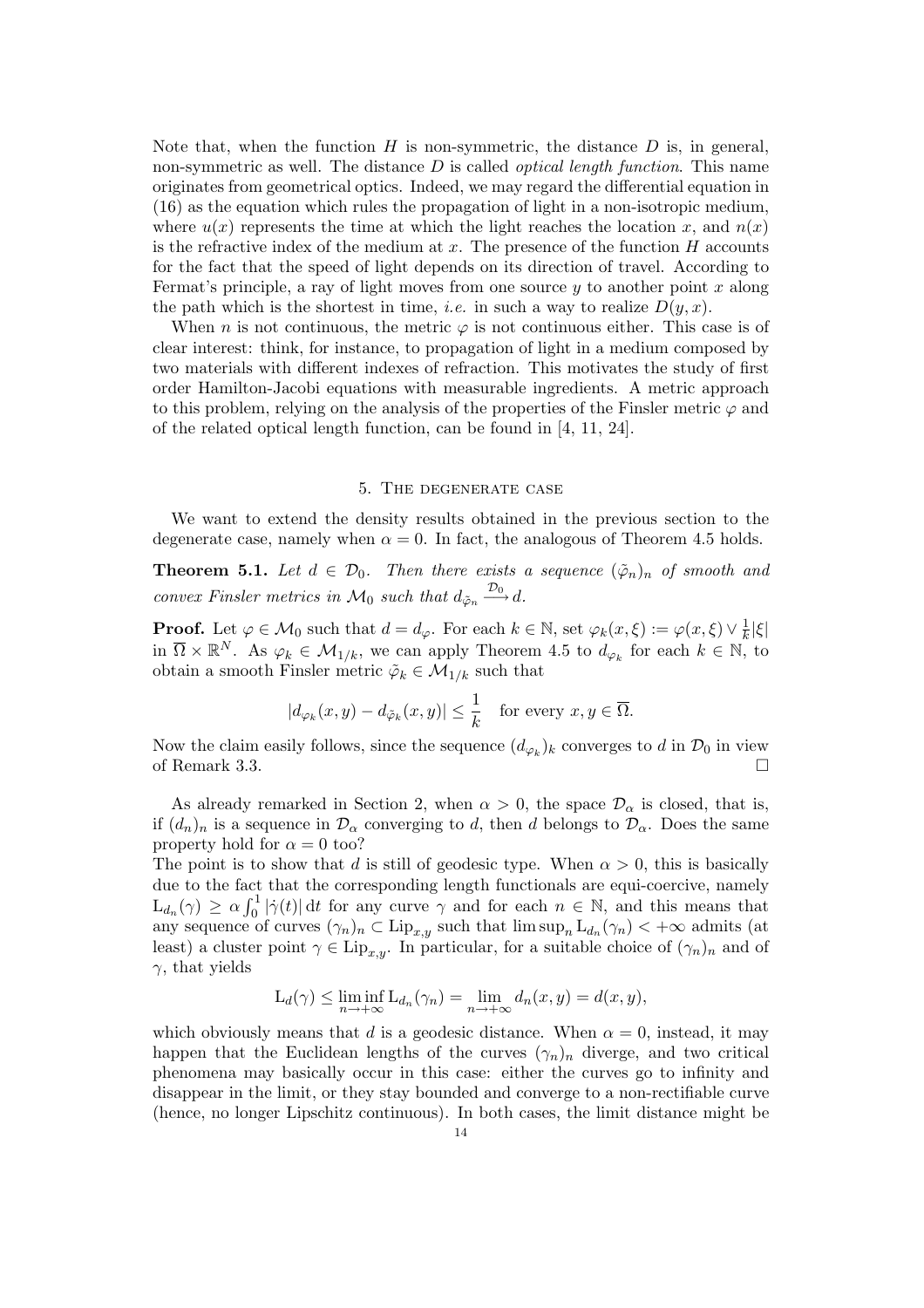not of geodesic type; hence, the answer to the question previously raised is no:  $\mathcal{D}_0$ is not closed. Explicit examples of these possible situations are provided below.

**Example 5.2.** Let  $\Omega := \mathbb{R}^2$ , and let us set  $\Gamma_n := \{(x, y) | x \in \{0, 1\}, y \in [0, n] \} \cup$  $[0,1] \times \{n\}$  for each  $n \in \mathbb{N}$ ,  $\Gamma_{\infty} := \{(x, y) | x \in \{0, 1\}$ ,  $y \in [0, +\infty)$ . For each  $n \in \mathbb{N}$ , we define the metric  $\varphi_n$  on  $\mathbb{R}^2 \times \mathbb{R}^2$  as follows:  $\frac{1}{2}$ 

$$
\varphi_n(x,\xi) := \begin{cases} \frac{1}{4n^2} |\xi| & \text{if } x \in \Gamma_n \text{ and } \xi \in \mathbb{R}^2 \\ 2|\xi| & \text{if } x \in \mathbb{R}^2 \setminus \Gamma_n \text{ and } \xi \in \mathbb{R}^2 \end{cases}
$$

Let  $x_0 := (0,0), y_0 := (1,0)$ , and let  $d_n := d_{\varphi_n}$  be the distance defined on  $\mathbb{R}^2 \times \mathbb{R}^2$ via (4) for each  $n \in \mathbb{N}$ . Let us notice that  $d_n(x_0, y_0) = (2n+1)/4n^2$ : in fact, the  $d_n$ -minimizing path connecting  $x_0$  to  $y_0$  is given by the polygonal arc  $\Gamma_n$ . Up to subsequences,  $(d_n)_n$  converges (uniformly on compact subsets of  $\mathbb{R}^2 \times \mathbb{R}^2$ ) to some distance d, by Ascoli-Arzelà Theorem. Now we have that  $d(x_0, y_0) = 0$ , while the d-metric length of any curve connecting  $x_0$  to  $y_0$  is at least 2. To see this, simply notice that  $\varphi_d(x,\xi) = 2|\xi|$  for every  $x \in \mathbb{R}^2 \setminus \Gamma_{\infty}$ . Hence d is not of geodesic type, though uniform limit of geodesic distances.

Example 5.3. Let  $\Omega := (0,1) \times (0,1)$  and let  $q = (1/2,0), q' = (1,1/2)$ . Our example relies upon the construction provided by Whitney in [27]. In this remarkable paper, Whitney recursively defines an arc A joining  $q$  to  $q'$  of infinite length, and a function f, defined on  $\overline{\Omega}$  and of class  $C^1$ , whose gradient is null on A, but  $f(q) = 0$ and  $f(q') = 1$  (in particular, f is not constant on A).

Such an arc can be represented as the image of a continuous function  $\gamma : I \to \overline{\Omega}$ with  $\gamma(0) = q$ ,  $\gamma(1) = q'$ , as explained by the author. Our goal is to define a sequence of Lipschitz curves uniformly converging to  $\gamma$ . This can be easily done by exploiting Whitney's construction. Let us keep the same notation of [27] and assume we are at the  $n$ -th step of the iterative procedure leading to the definition of A, *i.e.* we have already defined squares  $Q_{i_1\cdots i_t}$ , points  $q_{i_1\cdots i_t}$ ,  $q'_{i_1\cdots i_t}$  and lines  $A_{j_1\cdots j_t}$ (each  $i_k = 0, 1, 2, 3$ , each  $j_k = 0, 1, 2, 3, 4$ ) for  $t \leq n$ . Then, an arc  $A_n$  of finite length, joining q to q', can be obtained by connecting each point  $q'_{i_1\cdots i_s}$  to  $q_{i_1\cdots i_s+1}$ , if  $i_s \leq 2$ , and  $q'_{i_1 \cdots i_{s-1},3}$  to  $q_{i_1 \cdots i'_{s-1}}$  by means of a segment, and by gluing all these segments with all the lines  $A_{j_1\cdots j_t}$ ,  $t \leq n$ . Each arc  $A_n$  may be represented as the image of a Lipschitz curve  $\gamma_n$ . Up to a reparametrization (not by constant speed, in particular), the curves  $\gamma_n$  uniformly converge to  $\gamma$ , as easily understood.

Let us now denote by  $\ell_n$  the Euclidean length of the curve  $\gamma_n$ , and define the following sequence  $(a_n)_n$  of Riemannian metrics:

$$
a_n(x) := \begin{cases} \frac{1}{n\ell_n} & \text{if } x \in A_n \\ |Df(x)| & \text{if } x \in \overline{\Omega} \setminus A_n. \end{cases}
$$

Let  $d_n$  the distances on  $\overline{\Omega} \times \overline{\Omega}$  associated to  $a_n(x)|\xi|$  through (4). Obviously,  $d_n(q,q') \leq 1/n$ . Up to subsequences,  $(d_n)_n$  converges to some distance d, by Ascoli-Arzelà Theorem, and obviously  $d(q, q') = 0$ . Notice also that  $\varphi_d(x, \xi) = |Df(x)||\xi|$ for every  $x \in \overline{\Omega} \setminus A$ . Now, let us take a curve  $\xi \in \text{Lip}_{q,q'}$ . We have

$$
L_d(\xi) = \int_0^1 \varphi_d(\xi(t), \dot{\xi}(t)) dt \ge \int_0^1 |Df(\xi(t))| |\dot{\xi}(t)| dt \ge f(q') - f(q) = 1,
$$

so d is not of geodesic type.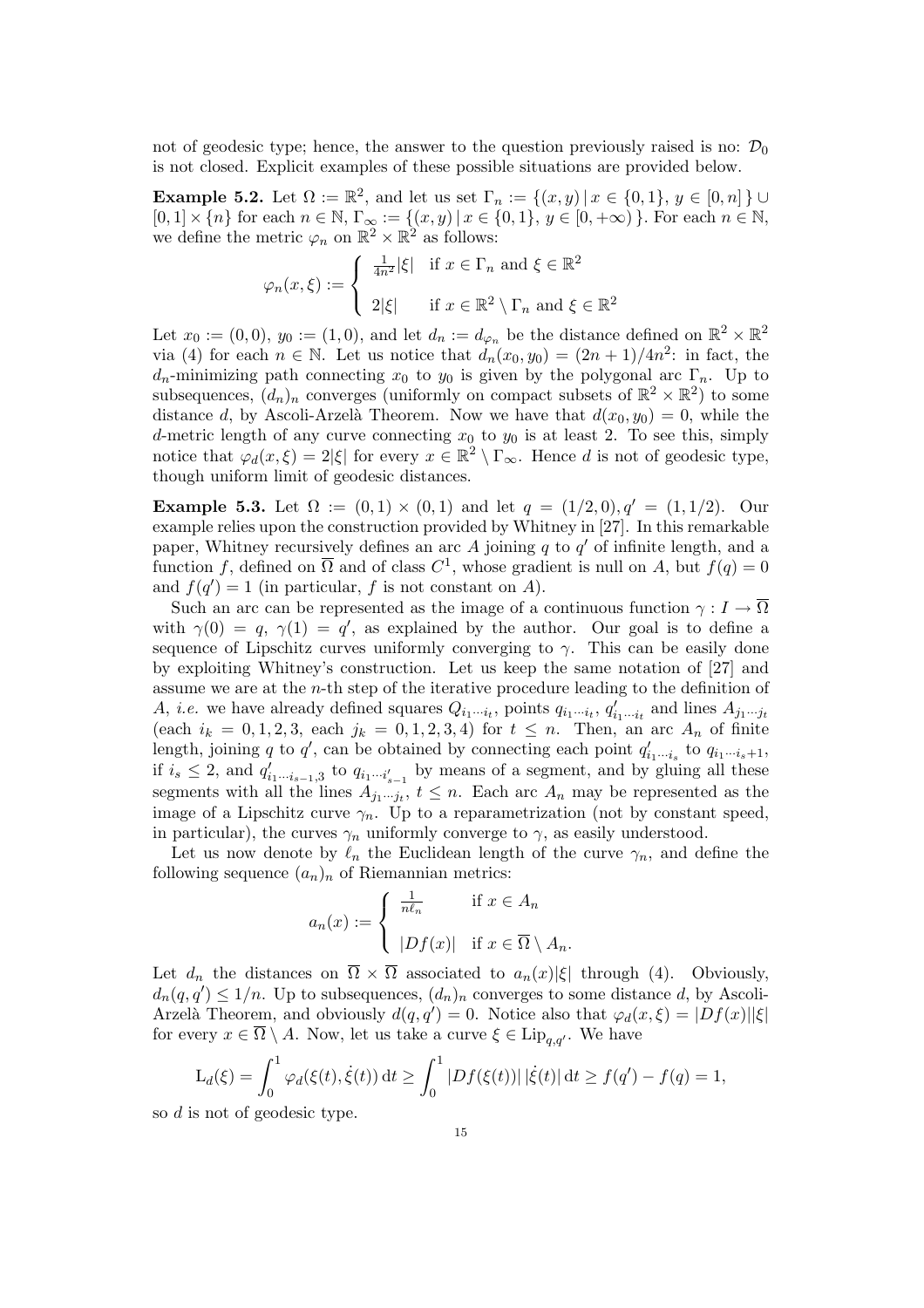ACKNOWLEDGEMENTS. – The idea of using support functions to generalize the results in [15] was suggested by Antonio Siconolfi in one of the many interesting discussions we had together during my sojourn in Rome in october 2003. I also wish to thank Fabio Camilli for having attracted my attention on Whitney's example.

## **REFERENCES**

- [1] Acerbi E., Buttazzo G., On the limits of periodic Riemannian metrics, J. Analyse Math. 43 (1983/84), 183-201.
- [2] L. Ambrosio, P. Tilli, "Selected topics on Analysis on Metric spaces", Scuola Normale Superiore di Pisa, 2000.
- [3] D. Bao, S.-S. Chern, Z. Shen, "An Introduction to Riemann-Finsler Geometry", Graduate Texts in Mathematics, 200, Springer-Verlag, New York, 2000.
- [4] A. Briani, A. Davini, Monge solutions for discontinuous Hamiltonians, ESAIM Control Optim. Calc. Var., to appear (available at http://cvgmt.sns.it/papers/bridav03/).
- [5] A. Braides, G. Buttazzo, I. Fragalà, Riemannian approximation of Finsler metrics, Asymptotic Anal. 31 (2) (2001), 177-187.
- [6] G. Buttazzo, "Semicontinuity, relaxation and integral representation in the calculus of variations", Pitman Research Notes in Mathematics Series, 207, Longman Scientific, Harlow, 1989.
- [7] G. Buttazzo G., A. Davini, I. Fragalà, F. Macià, *Optimal Riemannian distances preventing* mass transfer, J. Reine Angew. Math. (Crelles), to appear.
- [8] G. Buttazzo, L. De Pascale, I. Fragalà, *Topological equivalence of some variational problems* involving distances, Discrete Contin. Dynam. Systems 7(2) (2001), 247-258.
- [9] L. Caffarelli, M. G. Crandall, M. Kocan, A. Swiech, On viscosity solutions of fully nonlinear equations with measurable ingredients, Comm. Pure Appl. Math. 49, no. 4 (1996), 365-397.
- [10] F. Camilli, An Hopf-Lax formula for a class of measurable Hamilton-Jacobi equations, Preprint (2003).
- [11] F. Camilli, A. Siconolfi, Hamilton-Jacobi equations with measurable dependence on the state variable, Adv. Differential Equations 8, no. 6 (2003), 733–768.
- [12] F. Camilli, A. Siconolfi, Homogenization of measurable Eikonal equations, Preprint (2003).
- [13] C. Castaing, M. Valadier, "Convex analysis and measurable multifunctions", Lecture Notes in Mathematics, Vol. 580. Springer-Verlag, Berlin-New York, 1977.
- [14] G. Dal Maso, "An introduction to Γ-convergence", Progress in Nonlinear Differential Equations and their Applications, 8. Birkäuser, Boston, 1993.
- [15] A. Davini, On the relaxation of a class of functionals defined on Riemannian distances, J. Convex Analysis, to appear (available at http://cvgmt.sns.it/papers/dav02a/).
- [16] G. De Cecco, G. Palmieri, Length of curves on LIP manifolds, Rend. Accad. Naz. Lincei, s. 9, vol. 1 (1990), 215-221.
- [17] G. De Cecco, G. Palmieri, Integral distance on a Lipschitz Riemannian Manifold, Math. Z. 207 (1991), 223-243.
- [18] G. De Cecco, G. Palmieri, *LIP manifolds: from metric to Finslerian structure*, Math. Z. 218(2) (1995), 223-237.
- [19] L.C. Evans, R.F. Gariepy, "Measure Theory and Fine Properties of Functions", CRC Press, New York, 1992.
- [20] A. Fathi, A. Siconolfi, PDE aspects and Aubry-Mather theory for continuous convex Hamiltonians, Calc. Var. Partial Differential Equations, to appear.
- [21] H. Federer, "Geometric measure theory", Die Grundlehren der mathematischen Wissenschaften, Band 153. Springer-Verlag, New York Inc., New York, 1969.
- [22] S.N. Kruzkov, Generalized solutions of the Hamilton-Jacobi equations of eikonal type, USSR Sbornik 27 (1975), 406-446.
- [23] P. L. Lions, "Generalized solutions of Hamilton Jacobi equations", Research Notes in Mathematics, 69. Pitman (Advanced Publishing Program), Boston, Mass.-London, 1982.